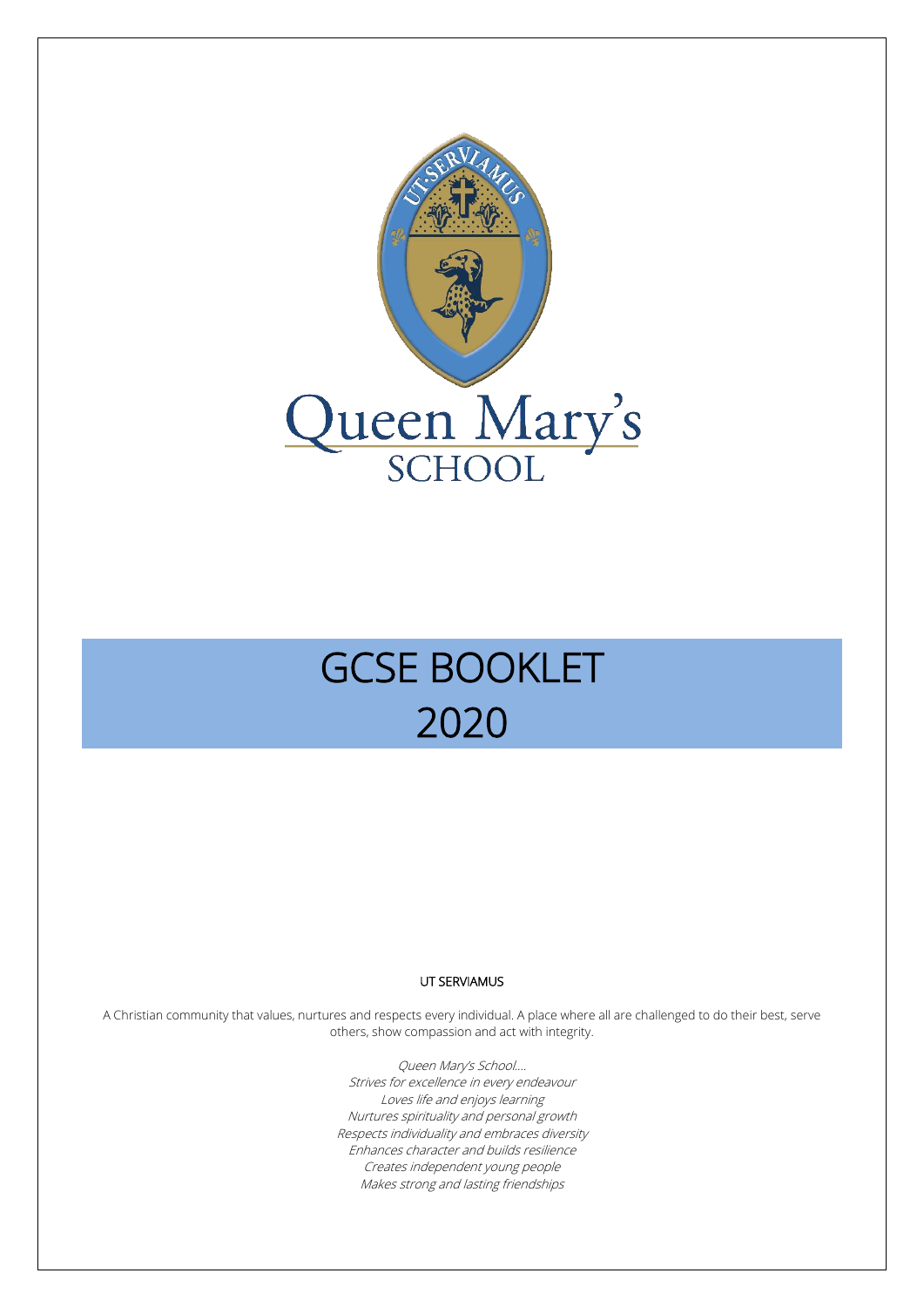## **CONTENTS**

| OFQUAL GRADE BOUNDARIES |  |
|-------------------------|--|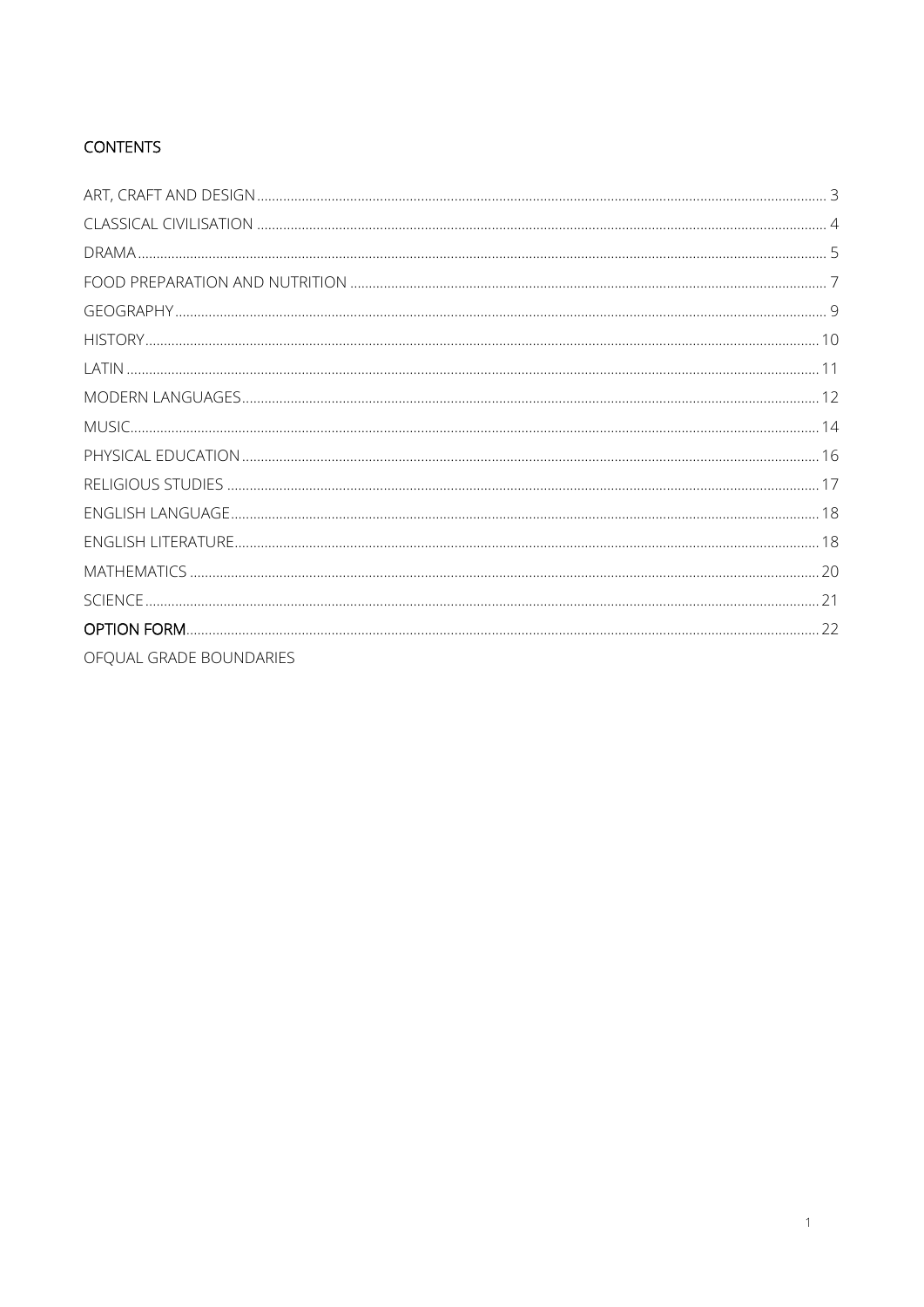#### **INTRODUCTION**

The pupils in Year 9 have reached an important stage in their school career. Now there is an opportunity for each individual to make some choices about which subjects she wishes to study at GCSE. This booklet describes in some detail the wide range of courses available at Queen Mary's and is designed to enable our pupils to make wise and informed decisions.

The number of subjects taken by each pupil will be individually negotiated. Most pupils will sit 8-10 subjects; the quality of the results is far more important than the quantity of subjects taken.

It is important that everyone follows a balanced course in Year 10 and Year 11 and so some subjects remain compulsory. English, Mathematics and Science are compulsory subjects that everyone will follow. All girls are expected to follow a GCSE course in a Modern Foreign Language, (French or Spanish). Music and Art Scholarship holders are encouraged to take GCSE Music or Art. All girls continue to follow a programme of Physical Education, and some may opt to take this subject at GCSE level.

Subject choices should reflect an individual's interests and preferences and lay the foundation for career plans that pupils may have started to formalise. The balance in each girl's programme of study remains very important and consideration must be given to the range of subjects chosen.

Some subject combinations may not be appropriate or viable. We need to ensure that opportunities for future A Level courses and other Post 16 choices remain as wide as possible. Pupils will receive plenty of support while they finalise their ideas. All the subject staff, tutors, Mrs Hannam Walpole and Mrs Smerdon will be happy to discuss any individual concerns and help pupils make an informed choice of subjects. Please come and seek the advice; we are here to help.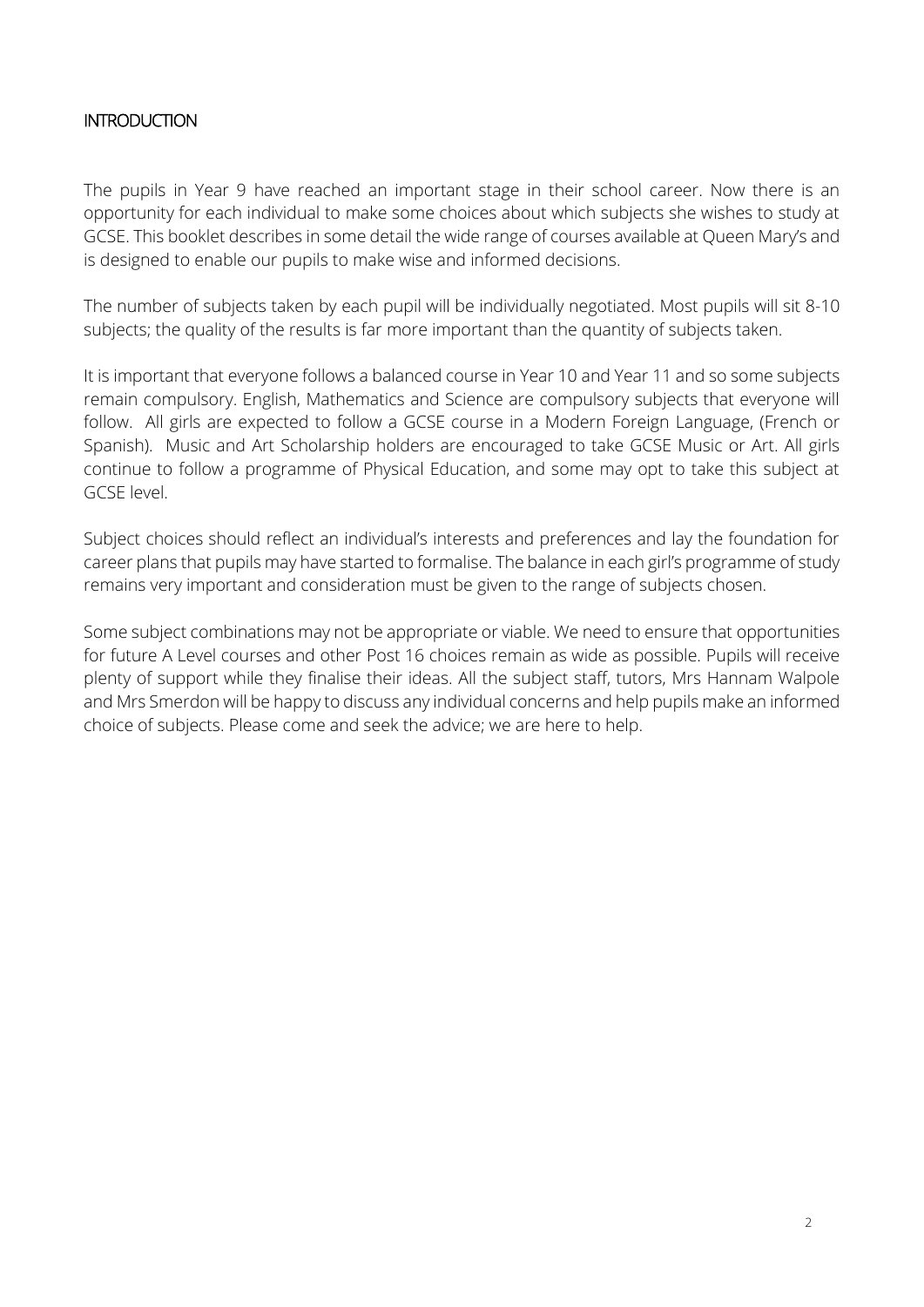<span id="page-3-0"></span>

| <b>SUBJECT</b>                   | ART, CRAFT AND DESIGN/PHOTOGRAPHY                                                                                                                                                                                                                                                                                                                                                                                |                                                                                                                                                                                                                                                                                                                        |                                                                                                                                                                                                                                                                                                                                                                                                                                                                                                                                                                                                                                                                                                                                                                                                                                                                                                                                                                                                                                                                                                                                                                                                                                                                                                                    |
|----------------------------------|------------------------------------------------------------------------------------------------------------------------------------------------------------------------------------------------------------------------------------------------------------------------------------------------------------------------------------------------------------------------------------------------------------------|------------------------------------------------------------------------------------------------------------------------------------------------------------------------------------------------------------------------------------------------------------------------------------------------------------------------|--------------------------------------------------------------------------------------------------------------------------------------------------------------------------------------------------------------------------------------------------------------------------------------------------------------------------------------------------------------------------------------------------------------------------------------------------------------------------------------------------------------------------------------------------------------------------------------------------------------------------------------------------------------------------------------------------------------------------------------------------------------------------------------------------------------------------------------------------------------------------------------------------------------------------------------------------------------------------------------------------------------------------------------------------------------------------------------------------------------------------------------------------------------------------------------------------------------------------------------------------------------------------------------------------------------------|
| Examination                      |                                                                                                                                                                                                                                                                                                                                                                                                                  | <b>Examination Board:</b><br><b>AQA</b>                                                                                                                                                                                                                                                                                | Syllabus number:<br>8201/8206                                                                                                                                                                                                                                                                                                                                                                                                                                                                                                                                                                                                                                                                                                                                                                                                                                                                                                                                                                                                                                                                                                                                                                                                                                                                                      |
| Board and                        | Percentage examined:                                                                                                                                                                                                                                                                                                                                                                                             | 40%                                                                                                                                                                                                                                                                                                                    |                                                                                                                                                                                                                                                                                                                                                                                                                                                                                                                                                                                                                                                                                                                                                                                                                                                                                                                                                                                                                                                                                                                                                                                                                                                                                                                    |
| details                          | Percentage coursework:                                                                                                                                                                                                                                                                                                                                                                                           | 60%                                                                                                                                                                                                                                                                                                                    |                                                                                                                                                                                                                                                                                                                                                                                                                                                                                                                                                                                                                                                                                                                                                                                                                                                                                                                                                                                                                                                                                                                                                                                                                                                                                                                    |
|                                  | Tiers of entry:                                                                                                                                                                                                                                                                                                                                                                                                  | One                                                                                                                                                                                                                                                                                                                    | Grades<br>$9 - 1$                                                                                                                                                                                                                                                                                                                                                                                                                                                                                                                                                                                                                                                                                                                                                                                                                                                                                                                                                                                                                                                                                                                                                                                                                                                                                                  |
| Course<br>Information<br>Head of | develop the following;<br>Portfolio<br>What is assessed?<br>the portfolio of work.<br>How it is assessed?<br>60% of GCSE<br>during a visit<br>Externally set task (Examination)<br>What is assessed:<br>How it is assessed:<br>40% of GCSE<br>AQA during a visit<br>Assessment objectives:<br>sources.<br>materials, techniques and processes.<br>demonstrates understanding of visual language.<br>Dr. E Radley | a) conceptual understanding, visual perception and practical skills<br>b) visual literacy, knowledge, appreciation and critical judgement<br>c) creativity, imagination and aesthetics<br>2D and/or 3D processes. The two components of this course are:<br>Preparatory period followed by 10 hours of supervised time | Building upon the aims of the National Curriculum for Art, the GCSE course is designed to<br>This is a broad course exploring practical and critical/contextual work through a range of<br>A portfolio that in total shows explicit coverage of the four assessment objectives (set out<br>below). It must include a sustained project evidencing the journey from initial engagement<br>to the realisation of intentions and a selection of further work undertaken during the pupil's<br>course of study. Written annotation and drawing for different purposes must feature within<br>Non-examination assessment (NEA) set and marked by the school and moderated by AQA<br>Pupils respond to their chosen starting point from an externally set assignment paper<br>relating to their subject title, evidencing coverage of all four assessment objectives.<br>Non-examination assessment (NEA) set by AQA; marked by the school and moderated by<br>AO1: Develop ideas through investigations, demonstrating critical understanding of<br>AO2: Refine work by exploring ideas, selecting and experimenting with appropriate media,<br>AO3: Record ideas, observations and insights relevant to intentions as work progresses.<br>AO4: Present a personal and meaningful response that realises intentions and |
| Department                       | e.radley@queenmarys.org                                                                                                                                                                                                                                                                                                                                                                                          |                                                                                                                                                                                                                                                                                                                        |                                                                                                                                                                                                                                                                                                                                                                                                                                                                                                                                                                                                                                                                                                                                                                                                                                                                                                                                                                                                                                                                                                                                                                                                                                                                                                                    |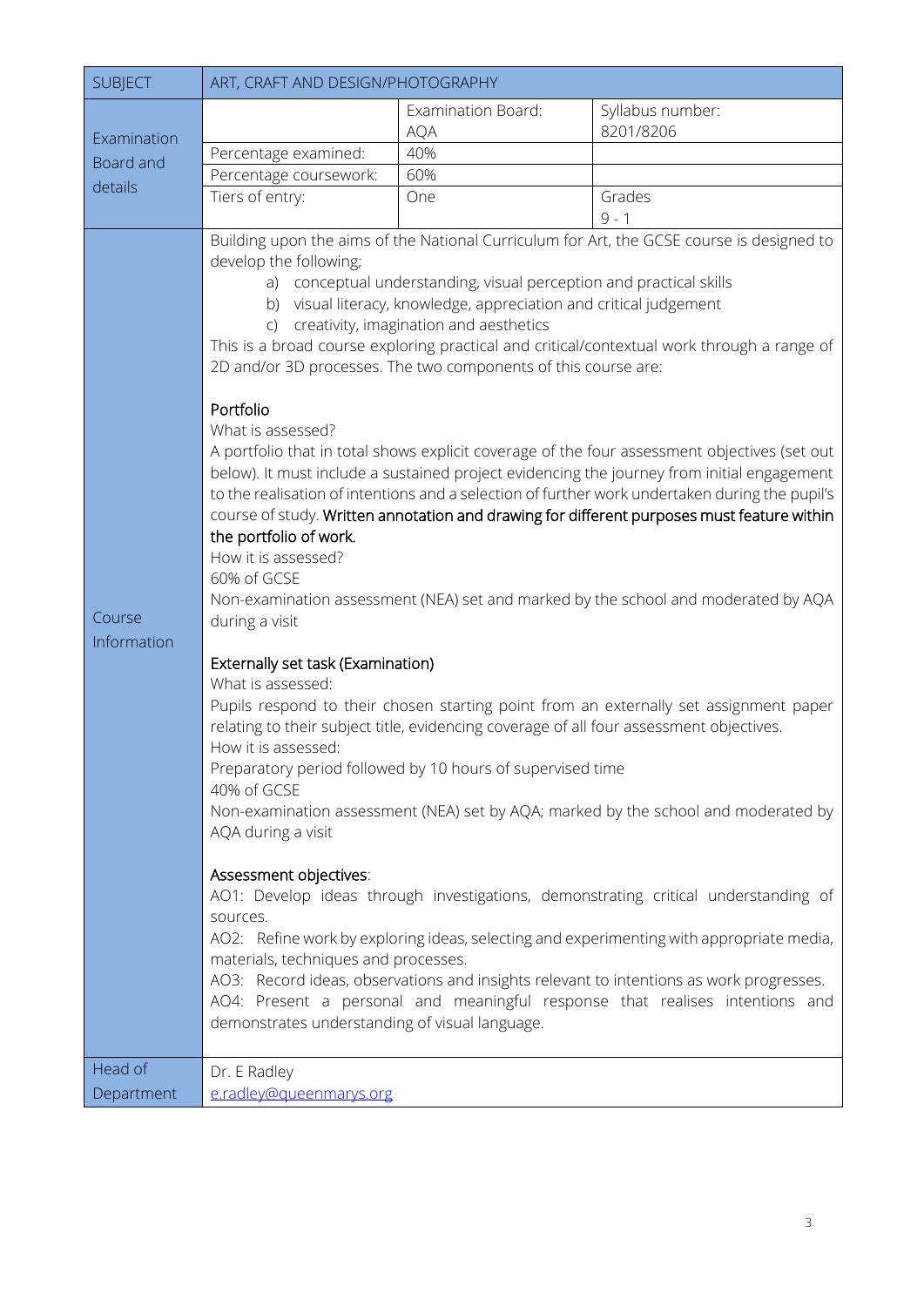<span id="page-4-0"></span>

| <b>SUBJECT</b>        | <b>CLASSICAL CIVILISATION</b>                                                                                                                                                                    |                                                                               |                                                                                                                                                                                                                                                                                                                                                                                                                                                                                                                                                                                                                                                                                                                                                                                                                                                                                                                                                                                                                                                                                                                                                                                                                                                                                                                                                                                                                                                                                                                                                                                                                                                                                                                                     |
|-----------------------|--------------------------------------------------------------------------------------------------------------------------------------------------------------------------------------------------|-------------------------------------------------------------------------------|-------------------------------------------------------------------------------------------------------------------------------------------------------------------------------------------------------------------------------------------------------------------------------------------------------------------------------------------------------------------------------------------------------------------------------------------------------------------------------------------------------------------------------------------------------------------------------------------------------------------------------------------------------------------------------------------------------------------------------------------------------------------------------------------------------------------------------------------------------------------------------------------------------------------------------------------------------------------------------------------------------------------------------------------------------------------------------------------------------------------------------------------------------------------------------------------------------------------------------------------------------------------------------------------------------------------------------------------------------------------------------------------------------------------------------------------------------------------------------------------------------------------------------------------------------------------------------------------------------------------------------------------------------------------------------------------------------------------------------------|
| Examination           |                                                                                                                                                                                                  | Examination Board:<br><b>OCR</b>                                              | Syllabus number:<br> 199                                                                                                                                                                                                                                                                                                                                                                                                                                                                                                                                                                                                                                                                                                                                                                                                                                                                                                                                                                                                                                                                                                                                                                                                                                                                                                                                                                                                                                                                                                                                                                                                                                                                                                            |
| Board and             | Percentage examined:                                                                                                                                                                             | 100%                                                                          | 2 x 50% weighted papers                                                                                                                                                                                                                                                                                                                                                                                                                                                                                                                                                                                                                                                                                                                                                                                                                                                                                                                                                                                                                                                                                                                                                                                                                                                                                                                                                                                                                                                                                                                                                                                                                                                                                                             |
| details               | Tiers of entry:                                                                                                                                                                                  | One                                                                           | Grades<br>$9 - 1$                                                                                                                                                                                                                                                                                                                                                                                                                                                                                                                                                                                                                                                                                                                                                                                                                                                                                                                                                                                                                                                                                                                                                                                                                                                                                                                                                                                                                                                                                                                                                                                                                                                                                                                   |
| Course<br>Information | between the Classical world and the present time.<br>The work is divided among two units:<br>cultures of Ancient Greece and Rome.<br>lived.<br>Both of these are examined at the end of Year 11. | excellent foundation and preparation for any later course of study or career. | The syllabus offers an appealing range of topics which are designed to encourage pupils to<br>explore and understand the civilisations of Ancient Greece and Rome, to read their<br>literature (in translation) and to develop an awareness of the similarities and differences<br>Unit 1 is a thematic study focused on the myth and religion of Ancient Greece and Rome,<br>including the heroic feats of Heracles, important temples, festivals, death and burial and<br>journeys to the underworld. This paper offers an exciting chance to compare the two<br>Unit 2 offers an opportunity to study extracts from Homer's great epic The Odyssey which<br>describe Odysseus' amazing adventures during his return from the Trojan War. It also<br>allows us to examine the ancient sites, life, arts, and tombs from the Homeric world, giving<br>us a rounded picture of the Mycenaean period, during which Odysseus is reported to have<br>This course will appeal to those interested in the two cultures that have been most<br>influential in the shaping of Europe as we know it. It offers endless fascination and discovery<br>and from the pupil requires interest, curiosity and dedication. Many of those who have<br>taken this course have continued it as one of their AS/A2 options. This has been not least<br>because Classical Civilisation offers training in a number of important cross curricular<br>disciplines - literature, critical thinking, history, religion and art. It also makes a valuable<br>contribution to the linguistic, analytical and evaluative skills that are essential in all walks of<br>life and is therefore a subject that is highly respected both in its own right and as an |
| Head of<br>Department | Mrs R Askew<br>r.askew@gueenmarys.org                                                                                                                                                            |                                                                               |                                                                                                                                                                                                                                                                                                                                                                                                                                                                                                                                                                                                                                                                                                                                                                                                                                                                                                                                                                                                                                                                                                                                                                                                                                                                                                                                                                                                                                                                                                                                                                                                                                                                                                                                     |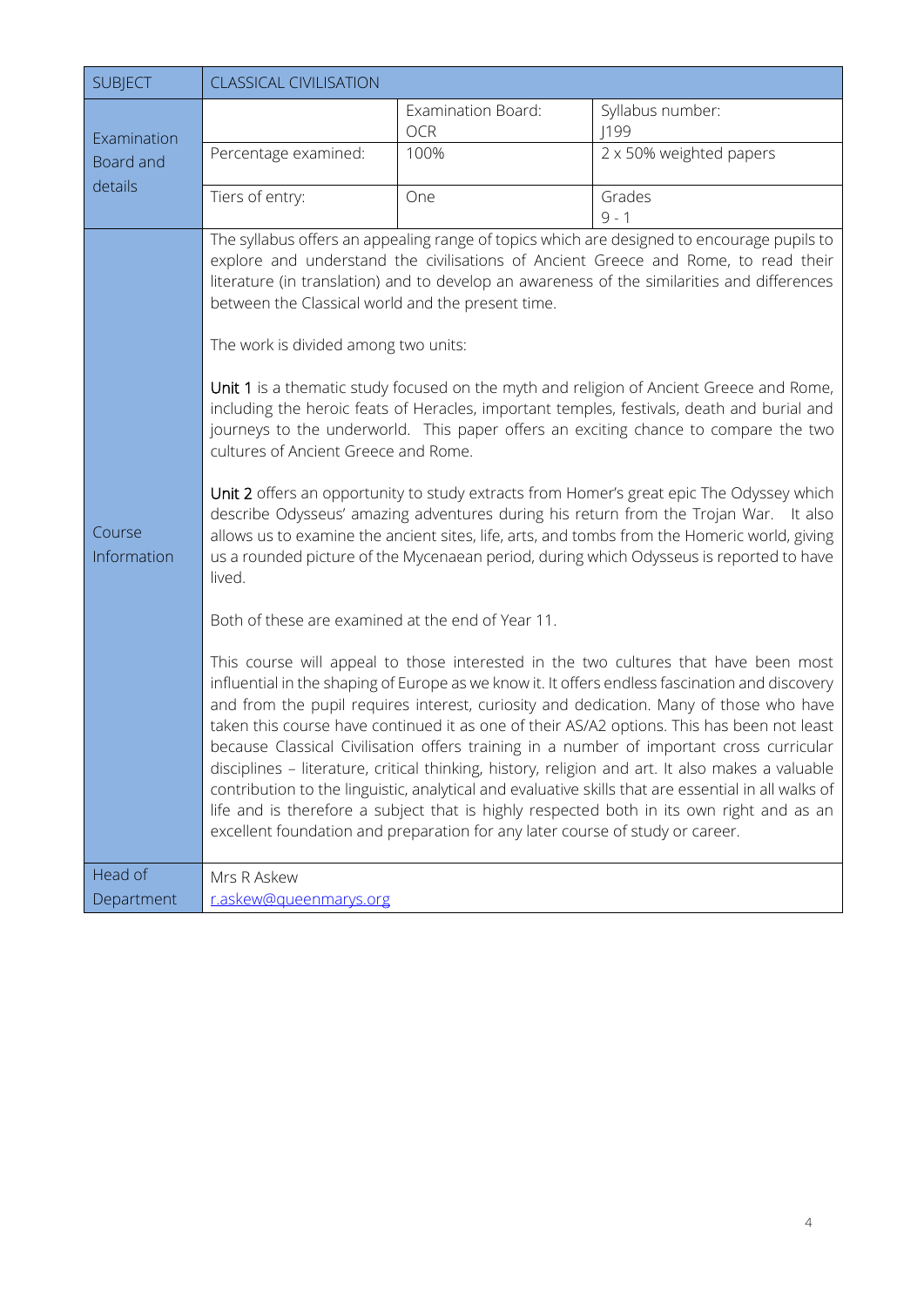<span id="page-5-0"></span>

| <b>SUBJECT</b>                      | <b>DRAMA</b>                                                                                                                                                                                                                                                      |                                                                                                                                                                                                                                                                                     |                                                                                                                                                                                                                                                                                                                                                                                                                                                                                                                                                                                                                                                                                                                                                                                                                                                                                                                                                                                                                                                                                                                                                                                                                                                                                                                                                                                                                                                                                                                                                                                                                                                                                                                                                                                                                                                                                                                                                                                                                                                                                                                                                                                                                                                                                                                                                                                  |
|-------------------------------------|-------------------------------------------------------------------------------------------------------------------------------------------------------------------------------------------------------------------------------------------------------------------|-------------------------------------------------------------------------------------------------------------------------------------------------------------------------------------------------------------------------------------------------------------------------------------|----------------------------------------------------------------------------------------------------------------------------------------------------------------------------------------------------------------------------------------------------------------------------------------------------------------------------------------------------------------------------------------------------------------------------------------------------------------------------------------------------------------------------------------------------------------------------------------------------------------------------------------------------------------------------------------------------------------------------------------------------------------------------------------------------------------------------------------------------------------------------------------------------------------------------------------------------------------------------------------------------------------------------------------------------------------------------------------------------------------------------------------------------------------------------------------------------------------------------------------------------------------------------------------------------------------------------------------------------------------------------------------------------------------------------------------------------------------------------------------------------------------------------------------------------------------------------------------------------------------------------------------------------------------------------------------------------------------------------------------------------------------------------------------------------------------------------------------------------------------------------------------------------------------------------------------------------------------------------------------------------------------------------------------------------------------------------------------------------------------------------------------------------------------------------------------------------------------------------------------------------------------------------------------------------------------------------------------------------------------------------------|
|                                     |                                                                                                                                                                                                                                                                   | Examination Board:                                                                                                                                                                                                                                                                  | Syllabus number:                                                                                                                                                                                                                                                                                                                                                                                                                                                                                                                                                                                                                                                                                                                                                                                                                                                                                                                                                                                                                                                                                                                                                                                                                                                                                                                                                                                                                                                                                                                                                                                                                                                                                                                                                                                                                                                                                                                                                                                                                                                                                                                                                                                                                                                                                                                                                                 |
| Examination<br>Board and<br>details | Written examination:                                                                                                                                                                                                                                              | <b>AQA</b><br>40%                                                                                                                                                                                                                                                                   | 8261                                                                                                                                                                                                                                                                                                                                                                                                                                                                                                                                                                                                                                                                                                                                                                                                                                                                                                                                                                                                                                                                                                                                                                                                                                                                                                                                                                                                                                                                                                                                                                                                                                                                                                                                                                                                                                                                                                                                                                                                                                                                                                                                                                                                                                                                                                                                                                             |
|                                     | Moderated work:                                                                                                                                                                                                                                                   | 40%                                                                                                                                                                                                                                                                                 |                                                                                                                                                                                                                                                                                                                                                                                                                                                                                                                                                                                                                                                                                                                                                                                                                                                                                                                                                                                                                                                                                                                                                                                                                                                                                                                                                                                                                                                                                                                                                                                                                                                                                                                                                                                                                                                                                                                                                                                                                                                                                                                                                                                                                                                                                                                                                                                  |
|                                     | Practical examination:                                                                                                                                                                                                                                            | 20%                                                                                                                                                                                                                                                                                 |                                                                                                                                                                                                                                                                                                                                                                                                                                                                                                                                                                                                                                                                                                                                                                                                                                                                                                                                                                                                                                                                                                                                                                                                                                                                                                                                                                                                                                                                                                                                                                                                                                                                                                                                                                                                                                                                                                                                                                                                                                                                                                                                                                                                                                                                                                                                                                                  |
|                                     | Tiers of entry:                                                                                                                                                                                                                                                   | One                                                                                                                                                                                                                                                                                 | Grades<br>$9 - 1$                                                                                                                                                                                                                                                                                                                                                                                                                                                                                                                                                                                                                                                                                                                                                                                                                                                                                                                                                                                                                                                                                                                                                                                                                                                                                                                                                                                                                                                                                                                                                                                                                                                                                                                                                                                                                                                                                                                                                                                                                                                                                                                                                                                                                                                                                                                                                                |
| Course<br>Information               | is covered.<br><b>Component 1: Understanding Drama</b><br>Written examination (40% - 80 marks)<br>consists of three compulsory sections:<br><b>Component 2: Devising Drama</b><br>Moderated work (40% - 80 marks)<br>The moderated work consists of two elements: | in addition to exploring a wide range of different theatre forms/scripts.<br>perform / design sections of the text in order to bring it to life.<br>work is supported by study of the scripts, reviews and research into the productions.<br>visual elements or be entirely filmed. | GCSE Drama is a practical subject with a strong theoretical basis, which offers pupils the<br>opportunity to develop their acting and to expand their stage design and technical skills,<br>Key skills<br>developed include concentration, cooperation, self-discipline and motivation, and the<br>building of confidence. Although the course provides an essential stepping stone for<br>those wishing to study A Level Theatre Studies, it also offers the enthusiastic non-specialist<br>pupil a means to broaden their skills base.  Most importantly, it is a highly enjoyable<br>experience for all those who take pleasure in performing, designing or going to the theatre.<br>Although there is a strong theoretical component, the course is taught largely from a<br>practical perspective, allowing pupils to relate their own practical work to the theory that<br>The written examination (1 hour 45 minutes) will be taken in the summer of Year 11, and<br>Section A (4 marks) will cover key theatrical knowledge including different forms of staging,<br>stage positioning and its terminology, and the different roles of key theatre personnel.<br>Section B (46 marks): Candidates will study a set text chosen from a list of six scripts. The<br>study of the set text is purely from a practical theatre perspective, and questions will be<br>answered from the viewpoint of a performer and/or a designer. The choice of text can be<br>made to suit each year group's particular interests and enthusiasms, and the group will<br>Section C (30 marks): Candidates will answer questions based on a live production seen<br>during the course. Attendance on theatre visits is a compulsory part of the course; there<br>are normally two of these per term at an average cost of £25.00 per visit. We also visit<br>London annually, with a backstage tour of either the National Theatre, Drury Lane Theatre,<br>or the Globe, a matinee performance, and a shopping opportunity. The live production<br>A devising log, detailing the devising process and analysing and evaluating the<br>pupil's work (60 marks). The log may be entirely written or combine written and<br>A devised performance (20 marks). Pupils may choose to be assessed either as a<br>performer or a designer in lighting/sound/set/costume. Both the devising log and |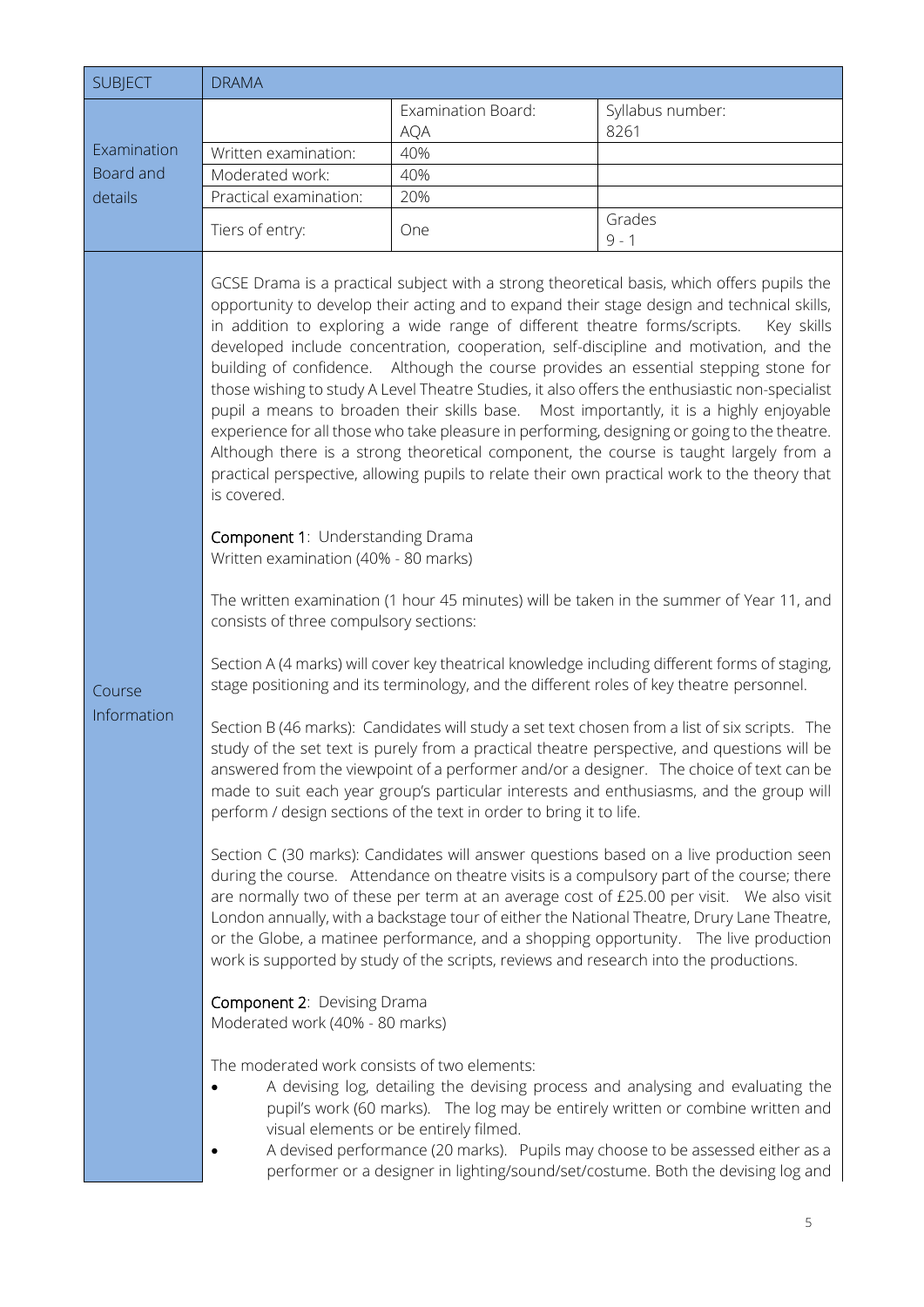|                       | the performance will be internally marked within the school and these marks will<br>then be externally moderated by the examination board. Pupils are given a wide<br>range of different stimuli, select which they want to explore and, over a term and<br>a half, create their own piece of theatre.                                                                                                                                                      |
|-----------------------|-------------------------------------------------------------------------------------------------------------------------------------------------------------------------------------------------------------------------------------------------------------------------------------------------------------------------------------------------------------------------------------------------------------------------------------------------------------|
|                       | Component 3: Texts in Practice<br>Practical examination (20% - 50 marks)                                                                                                                                                                                                                                                                                                                                                                                    |
|                       | Pupils will study a further script, contrasting with the set play studied in Component 1.<br>They will perform or create realised designs (lighting/sound/set/costume) for two short<br>extracts from the play, and this work will be marked by an external examiner. Over a term<br>and a half, pupils select, study and rehearse sections of a script, bringing it from page to<br>stage before an audience.                                              |
|                       | During the course, pupils should be aware that they will need to gain experience of a range<br>of different practical skills, and will not be able solely to concentrate on one design or<br>performance area. At times, design candidates may need to gain experience of acting,<br>and vice versa. However, pupils can of course choose which skill / skills they wish to work<br>on for their examination assessments.                                   |
|                       | Practical work / rehearsal for practical examinations can be time-consuming, and the run-<br>up to each of the practical assessments involves pupils in substantial amounts of extra<br>work. This is always timetabled well in advance to allow pupils to juggle their time and<br>other commitments effectively. Design candidates are charged directly for the cost of any<br>materials used: these are of course always sourced as cheaply as possible. |
| Head of<br>Department | Miss K Vaughan - Head of Drama<br>k.vaughan@queenmarys.org                                                                                                                                                                                                                                                                                                                                                                                                  |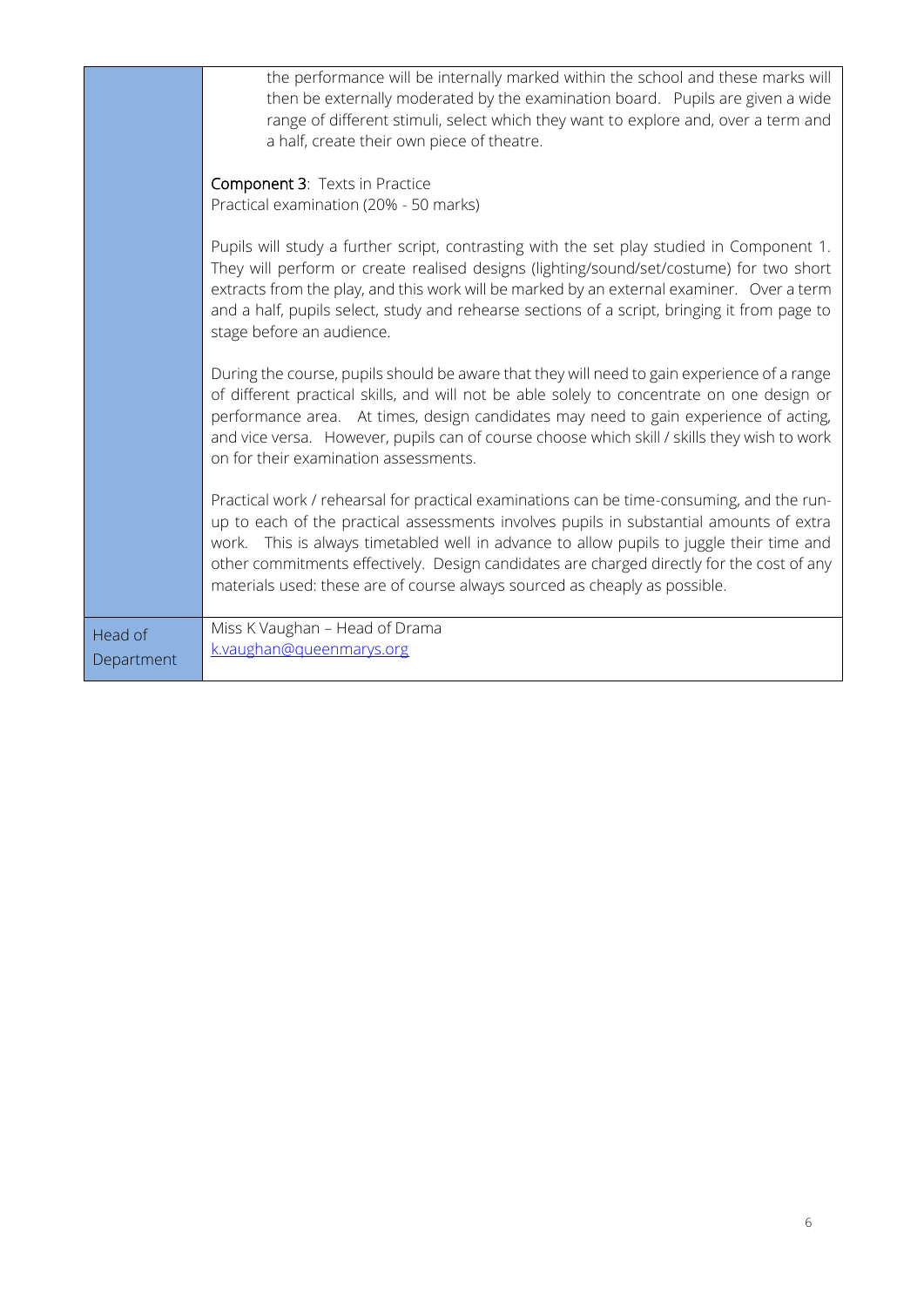<span id="page-7-0"></span>

| <b>Examination Board:</b><br>Syllabus number:<br>8585<br><b>AQA</b><br>50%<br>Percentage examined:<br>1 hr 45 minutes<br>50%<br>non-examination<br>Examination<br>assessment (NEA)<br>Board and<br>Food investigation (15%)<br>Percentage coursework:<br>details<br>10 hours.<br>Food preparation<br>assessment (35%)<br>20 hours.<br>Tiers of entry:<br>Grades<br>One<br>$9 - 1$                                                                                                                                                                                                                                                                                                                                                                                                                                                                                                                                                                                                                                                                                                                                                                                                                                                 | <b>SUBJECT</b>        | FOOD PREPARATION AND NUTRITION                                                                                                                                                                                                                                                                                                                                                                                    |  |  |
|-----------------------------------------------------------------------------------------------------------------------------------------------------------------------------------------------------------------------------------------------------------------------------------------------------------------------------------------------------------------------------------------------------------------------------------------------------------------------------------------------------------------------------------------------------------------------------------------------------------------------------------------------------------------------------------------------------------------------------------------------------------------------------------------------------------------------------------------------------------------------------------------------------------------------------------------------------------------------------------------------------------------------------------------------------------------------------------------------------------------------------------------------------------------------------------------------------------------------------------|-----------------------|-------------------------------------------------------------------------------------------------------------------------------------------------------------------------------------------------------------------------------------------------------------------------------------------------------------------------------------------------------------------------------------------------------------------|--|--|
|                                                                                                                                                                                                                                                                                                                                                                                                                                                                                                                                                                                                                                                                                                                                                                                                                                                                                                                                                                                                                                                                                                                                                                                                                                   |                       |                                                                                                                                                                                                                                                                                                                                                                                                                   |  |  |
|                                                                                                                                                                                                                                                                                                                                                                                                                                                                                                                                                                                                                                                                                                                                                                                                                                                                                                                                                                                                                                                                                                                                                                                                                                   |                       |                                                                                                                                                                                                                                                                                                                                                                                                                   |  |  |
|                                                                                                                                                                                                                                                                                                                                                                                                                                                                                                                                                                                                                                                                                                                                                                                                                                                                                                                                                                                                                                                                                                                                                                                                                                   |                       |                                                                                                                                                                                                                                                                                                                                                                                                                   |  |  |
|                                                                                                                                                                                                                                                                                                                                                                                                                                                                                                                                                                                                                                                                                                                                                                                                                                                                                                                                                                                                                                                                                                                                                                                                                                   |                       |                                                                                                                                                                                                                                                                                                                                                                                                                   |  |  |
| Food preparation skills are integrated into five core topics:<br>Food, nutrition and health<br>Food science<br>Food safety<br>Food choice<br>$\bullet$<br>Food provenance                                                                                                                                                                                                                                                                                                                                                                                                                                                                                                                                                                                                                                                                                                                                                                                                                                                                                                                                                                                                                                                         | Course<br>Information | This new GCSE Food Preparation and Nutrition is an exciting and creative course which<br>focuses on practical cooking skills to ensure pupils develop a thorough understanding of<br>nutrition, food provenance and the working characteristics of food materials. At its heart,<br>this qualification focuses on nurturing pupils' practical cookery skills to give them a strong<br>understanding of nutrition. |  |  |
| Paper 1: Theoretical knowledge of food preparation and nutrition from Sections 1 to 5<br>above.<br>How it is assessed:<br>Written examination: 1 hour 45 minutes -100 marks<br>50% of the questions are Multiple choice questions (20 marks)<br>Five questions each with a number of sub questions (80 marks)<br>What is assessed: (NEA)<br>Task 1: Food investigation pupils' understanding of the working characteristics, functional<br>and chemical properties of ingredients. Practical investigations are a compulsory element<br>of this NEA task.<br>Task 2: Food preparation assessment tests pupils' knowledge, skills and understanding in<br>relation to the planning, preparation, cooking, presentation of food and application of<br>nutrition related to the chosen task. Pupils will prepare, cook and present a final menu of<br>three dishes within a single period of no more than three hours, planning in advance how<br>this will be achieved.<br>How it is assessed:<br>Task 1: Written or electronic report (1,500-2,000 words) including photographic<br>evidence of the practical investigation.<br>Task 2: Written or electronic portfolio including photographic evidence. Photographic<br>$\bullet$ |                       |                                                                                                                                                                                                                                                                                                                                                                                                                   |  |  |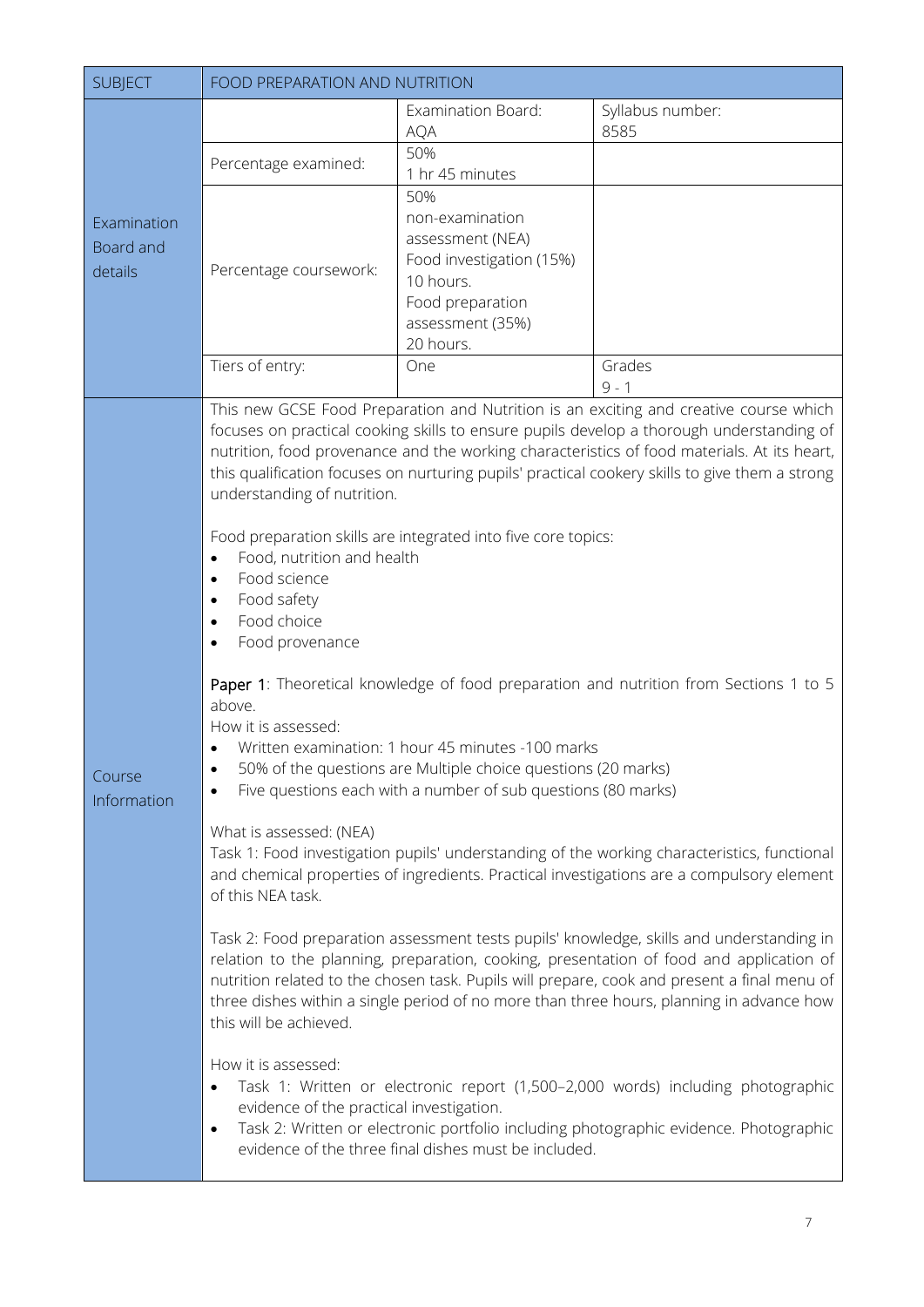|            | Costs will vary; any expenses incurred will be purely for consumable ingredients |
|------------|----------------------------------------------------------------------------------|
| Head of    | Mrs K Henderson                                                                  |
| Department | k.henderson@queenmarys.org                                                       |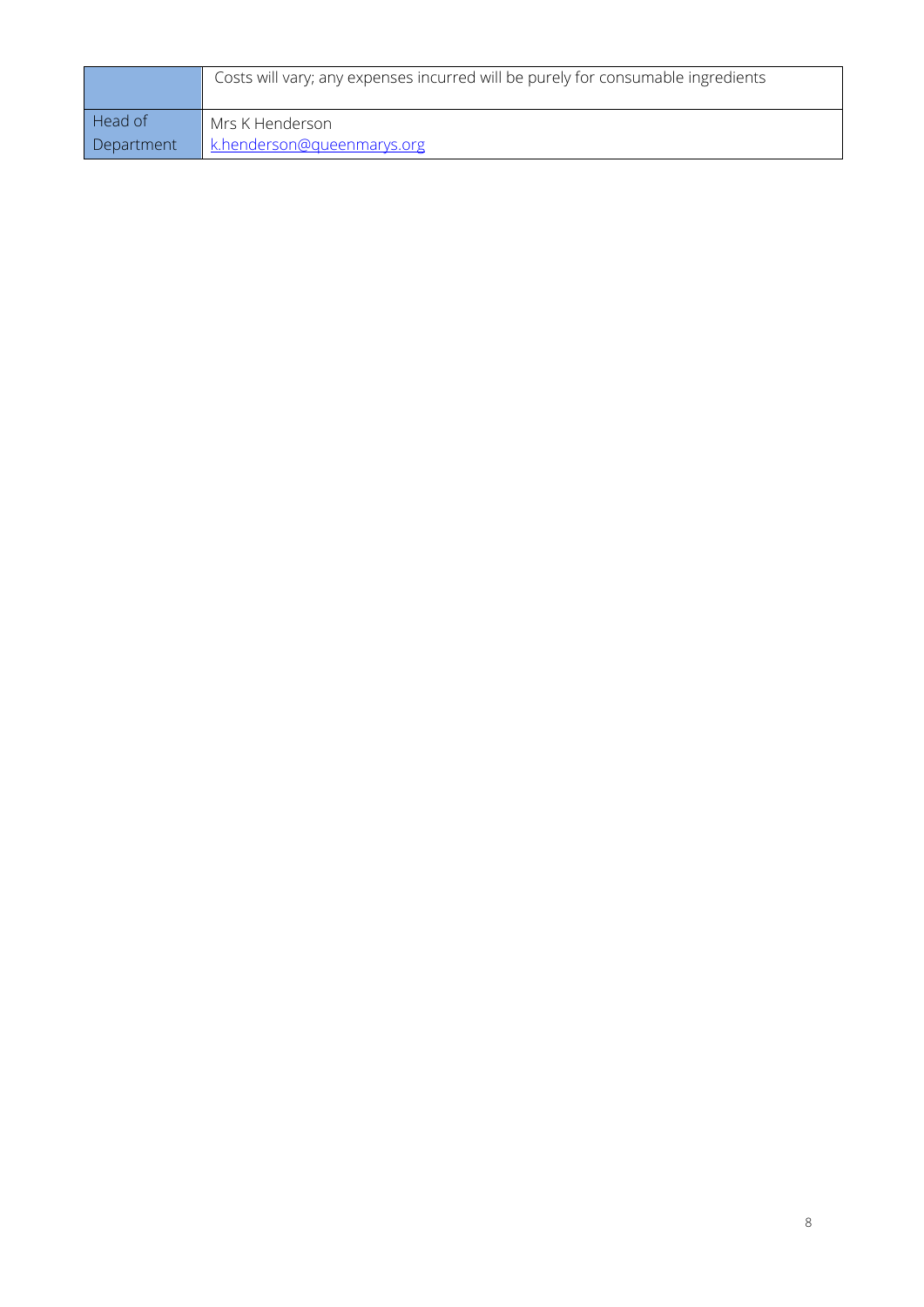<span id="page-9-0"></span>

| <b>SUBJECT</b>        | <b>GEOGRAPHY</b>                                                                                                                                                                                                                                                                          |                                                                                                                                                                                                                                                                                                                                                                                                                                      |                                                                                                                                                                                                                                                                                                                                                                                                                                                                                                                                                                                                                                                                                                                                                                                                                                                                                      |
|-----------------------|-------------------------------------------------------------------------------------------------------------------------------------------------------------------------------------------------------------------------------------------------------------------------------------------|--------------------------------------------------------------------------------------------------------------------------------------------------------------------------------------------------------------------------------------------------------------------------------------------------------------------------------------------------------------------------------------------------------------------------------------|--------------------------------------------------------------------------------------------------------------------------------------------------------------------------------------------------------------------------------------------------------------------------------------------------------------------------------------------------------------------------------------------------------------------------------------------------------------------------------------------------------------------------------------------------------------------------------------------------------------------------------------------------------------------------------------------------------------------------------------------------------------------------------------------------------------------------------------------------------------------------------------|
| Examination           |                                                                                                                                                                                                                                                                                           | Examination Board:                                                                                                                                                                                                                                                                                                                                                                                                                   | Syllabus number:                                                                                                                                                                                                                                                                                                                                                                                                                                                                                                                                                                                                                                                                                                                                                                                                                                                                     |
| Board and             | Percentage examined:                                                                                                                                                                                                                                                                      | <b>AQA</b><br>100%                                                                                                                                                                                                                                                                                                                                                                                                                   | 8035                                                                                                                                                                                                                                                                                                                                                                                                                                                                                                                                                                                                                                                                                                                                                                                                                                                                                 |
| details               | Tiers of entry:                                                                                                                                                                                                                                                                           | One                                                                                                                                                                                                                                                                                                                                                                                                                                  | Grades                                                                                                                                                                                                                                                                                                                                                                                                                                                                                                                                                                                                                                                                                                                                                                                                                                                                               |
|                       |                                                                                                                                                                                                                                                                                           |                                                                                                                                                                                                                                                                                                                                                                                                                                      | $9 - 1$                                                                                                                                                                                                                                                                                                                                                                                                                                                                                                                                                                                                                                                                                                                                                                                                                                                                              |
| Course<br>Information | The new specification consists of three units:<br>Unit 1: Living with the Physical Environment<br>Unit 2: Challenges in the Human Environment<br>Unit 3: Geographical Applications<br>1.<br>$\bullet$<br>$\bullet$<br>2.<br>$\bullet$<br>$\bullet$<br>3.<br>Cranedale Centre near Malton. | Living with the Physical Environment (35% of the assessment)<br>The living world - tropical rainforests and hot deserts.<br>Challenges in the Human Environment (35% of the assessment)<br>economy of counties at different levels of development.<br>management of water and energy.<br>Geographical Applications (30% of the assessment)<br>issued in advance of the examination<br>course and also on unseen fieldwork materials. | Each unit will be tested at the end of the two year course with a written examination paper.<br>Natural hazards - tectonic hazards, extreme weather and climate change.<br>Physical landscapes of the United Kingdom - coastal and river landscapes.<br>Urban issues and challenges - opportunities and challenges created by<br>urban change in high income countries and newly emerging economies.<br>The changing economic world - global development and changes in the<br>The challenge of resource management - issues surrounding the<br>Issue Evaluation - decision making questions based on a resource booklet<br>Fieldwork questions based on enquiry work carried out during the GCSE<br>Fieldwork is an integral part of the GCSE Geography course, and will be carried out over a<br>weekend during Year 10. Recent field trips have been to the Lake District and The |
| Head of               | Miss K Moran                                                                                                                                                                                                                                                                              |                                                                                                                                                                                                                                                                                                                                                                                                                                      |                                                                                                                                                                                                                                                                                                                                                                                                                                                                                                                                                                                                                                                                                                                                                                                                                                                                                      |
| Department            | k.moran@queenmarys.org                                                                                                                                                                                                                                                                    |                                                                                                                                                                                                                                                                                                                                                                                                                                      |                                                                                                                                                                                                                                                                                                                                                                                                                                                                                                                                                                                                                                                                                                                                                                                                                                                                                      |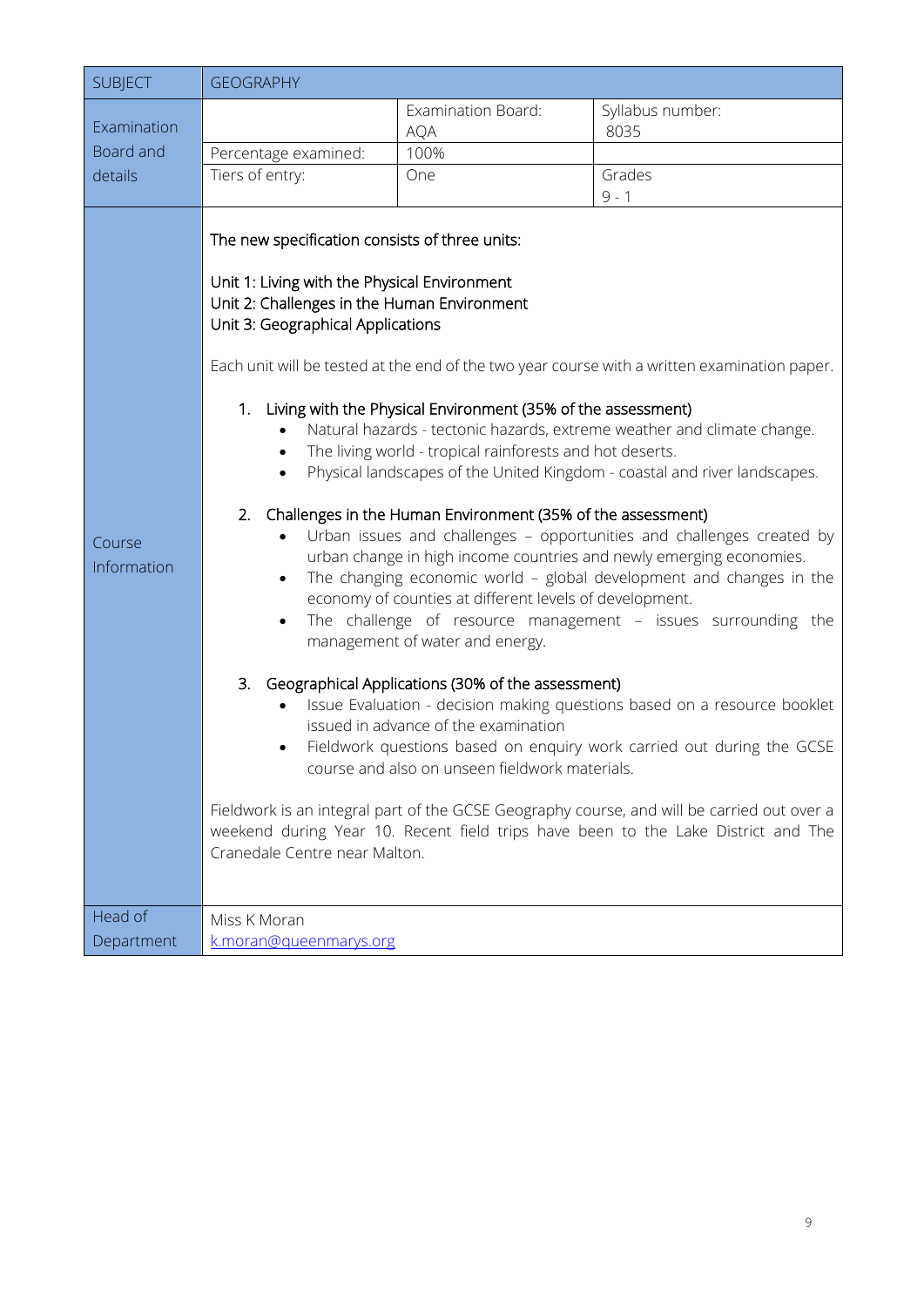<span id="page-10-0"></span>

| <b>SUBJECT</b>                   | <b>HISTORY</b>                                                                                                                                                                                                                                                                                                                                               |                                                                                                                                          |                                                                                                                                                                                                                                                                                                                                                                                                                                                                                                                                                                                                                                                                                                                                                                                                                                                                                                                                                                                                                                                                                                                                                                                                                                                                                                                                                                                                                                                                                                                                                                                                                                                                                                                                                                                                                                                                                                   |
|----------------------------------|--------------------------------------------------------------------------------------------------------------------------------------------------------------------------------------------------------------------------------------------------------------------------------------------------------------------------------------------------------------|------------------------------------------------------------------------------------------------------------------------------------------|---------------------------------------------------------------------------------------------------------------------------------------------------------------------------------------------------------------------------------------------------------------------------------------------------------------------------------------------------------------------------------------------------------------------------------------------------------------------------------------------------------------------------------------------------------------------------------------------------------------------------------------------------------------------------------------------------------------------------------------------------------------------------------------------------------------------------------------------------------------------------------------------------------------------------------------------------------------------------------------------------------------------------------------------------------------------------------------------------------------------------------------------------------------------------------------------------------------------------------------------------------------------------------------------------------------------------------------------------------------------------------------------------------------------------------------------------------------------------------------------------------------------------------------------------------------------------------------------------------------------------------------------------------------------------------------------------------------------------------------------------------------------------------------------------------------------------------------------------------------------------------------------------|
| Examination                      |                                                                                                                                                                                                                                                                                                                                                              | Examination Board:<br><b>AQA</b>                                                                                                         | Syllabus number:<br>8145                                                                                                                                                                                                                                                                                                                                                                                                                                                                                                                                                                                                                                                                                                                                                                                                                                                                                                                                                                                                                                                                                                                                                                                                                                                                                                                                                                                                                                                                                                                                                                                                                                                                                                                                                                                                                                                                          |
| Board and                        | Percentage examined:                                                                                                                                                                                                                                                                                                                                         | 100%                                                                                                                                     |                                                                                                                                                                                                                                                                                                                                                                                                                                                                                                                                                                                                                                                                                                                                                                                                                                                                                                                                                                                                                                                                                                                                                                                                                                                                                                                                                                                                                                                                                                                                                                                                                                                                                                                                                                                                                                                                                                   |
| details                          | Tiers of entry:                                                                                                                                                                                                                                                                                                                                              | One                                                                                                                                      | Grades                                                                                                                                                                                                                                                                                                                                                                                                                                                                                                                                                                                                                                                                                                                                                                                                                                                                                                                                                                                                                                                                                                                                                                                                                                                                                                                                                                                                                                                                                                                                                                                                                                                                                                                                                                                                                                                                                            |
|                                  | Paper 1                                                                                                                                                                                                                                                                                                                                                      |                                                                                                                                          | $9 - 1$                                                                                                                                                                                                                                                                                                                                                                                                                                                                                                                                                                                                                                                                                                                                                                                                                                                                                                                                                                                                                                                                                                                                                                                                                                                                                                                                                                                                                                                                                                                                                                                                                                                                                                                                                                                                                                                                                           |
| Course<br>Information<br>Head of | Section A - Understanding the Modern World:<br>Germany 1890 - 1945;<br>shaping and determining the impact of these changes.<br>Section B - Democracy and Dictatorship:<br>Conflict and Tension, Asia 1950 - 1975<br>GCSE.<br>Paper 2<br>individuals and chance.<br>Section B - British Depth Study:<br>Norman England.<br>Britain.<br>GCSE<br>Miss A Pearson | which arose. Main areas of study: the Korean and Vietnam wars.<br>Section A - Shaping the Nation, Health and the People c1100 - present. | This part of the paper focuses on the development of Germany during a turbulent half<br>century of change. From the end of absolutism to the growth of democracy and then to<br>the dictatorship of Adolf Hitler and the National Socialists. Pupils will study the political,<br>economic, social and cultural aspects of these two developments and the role ideas played<br>in influencing change. They will also look at the role of key individuals and groups in<br>The second half of our study should enable the pupils to understand the complex interests<br>and ideologies of different states and individuals in the years after the end of the Second<br>World War. The paper focuses on the causes and events of the Cold War in Asia and aims<br>to show how and why conflict occurred and why it proved difficult to resolve the tensions<br>Assessment - one 134 hour paper; 84 marks (including spelling and grammar); 50% of the<br>This thematic study will enable pupils to gain an understanding of how medicine and public<br>health has developed in Britain over the past thousand years. It considers the causes,<br>scale, nature and consequences of short and long term developments in medical practice,<br>their impact on British society and how they were related to the key features and<br>characteristics of the time periods during which they occurred. Factors leading to effective<br>change will include; war, religion, government, communication, science, technology,<br>This option will allow pupils to study in depth the arrival of the Normans and the<br>establishment of their rule. Our study will focus on major aspects of Norman rule and will<br>include the economic, religious, political, social and cultural impact of their governance of<br>Assessment - one 134 hour paper; 84 marks (including spelling and grammar); 50% of the |
| Department                       | a.pearson@queenmarys.org                                                                                                                                                                                                                                                                                                                                     |                                                                                                                                          |                                                                                                                                                                                                                                                                                                                                                                                                                                                                                                                                                                                                                                                                                                                                                                                                                                                                                                                                                                                                                                                                                                                                                                                                                                                                                                                                                                                                                                                                                                                                                                                                                                                                                                                                                                                                                                                                                                   |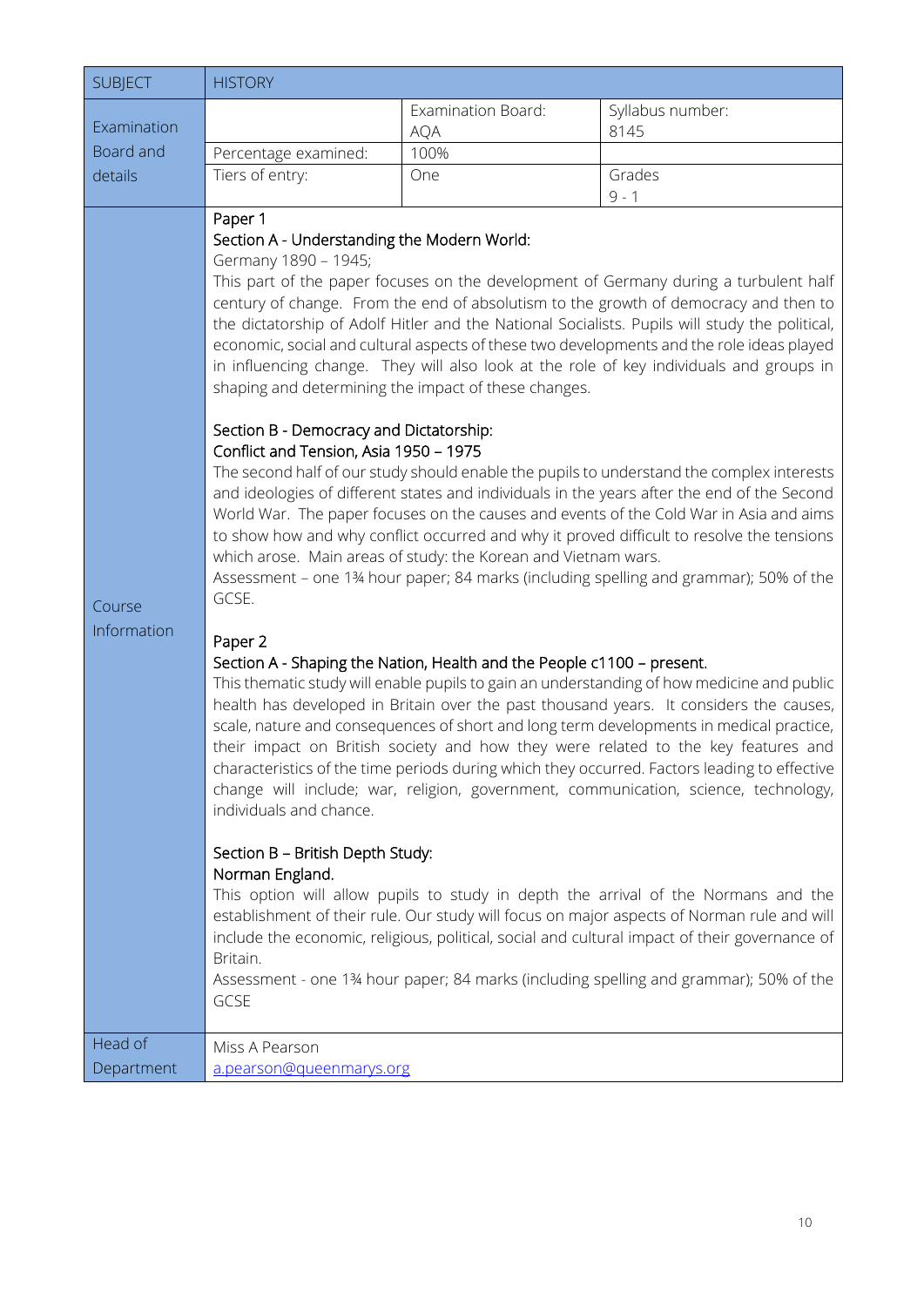<span id="page-11-0"></span>

| <b>SUBJECT</b>        | LATIN                                     |                                                                                                                                                                                 |                                                                                                                                                                                                                                                                                                                                                                                                                                                                                                                                                                                                                                                                                                                                                                                                                                                                                                                                                                                                                                                                                                                                                                                                                                                                                                                                                                                                                                                                                                                                                                                                                                                                                                                            |
|-----------------------|-------------------------------------------|---------------------------------------------------------------------------------------------------------------------------------------------------------------------------------|----------------------------------------------------------------------------------------------------------------------------------------------------------------------------------------------------------------------------------------------------------------------------------------------------------------------------------------------------------------------------------------------------------------------------------------------------------------------------------------------------------------------------------------------------------------------------------------------------------------------------------------------------------------------------------------------------------------------------------------------------------------------------------------------------------------------------------------------------------------------------------------------------------------------------------------------------------------------------------------------------------------------------------------------------------------------------------------------------------------------------------------------------------------------------------------------------------------------------------------------------------------------------------------------------------------------------------------------------------------------------------------------------------------------------------------------------------------------------------------------------------------------------------------------------------------------------------------------------------------------------------------------------------------------------------------------------------------------------|
| Examination           |                                           | Examination Board:<br><b>OCR</b>                                                                                                                                                | Syllabus number:<br> 282                                                                                                                                                                                                                                                                                                                                                                                                                                                                                                                                                                                                                                                                                                                                                                                                                                                                                                                                                                                                                                                                                                                                                                                                                                                                                                                                                                                                                                                                                                                                                                                                                                                                                                   |
| Board and             | Percentage examined:                      | 100%                                                                                                                                                                            |                                                                                                                                                                                                                                                                                                                                                                                                                                                                                                                                                                                                                                                                                                                                                                                                                                                                                                                                                                                                                                                                                                                                                                                                                                                                                                                                                                                                                                                                                                                                                                                                                                                                                                                            |
| details               | Tiers of entry:                           | One                                                                                                                                                                             | Grades<br>$9 - 1$                                                                                                                                                                                                                                                                                                                                                                                                                                                                                                                                                                                                                                                                                                                                                                                                                                                                                                                                                                                                                                                                                                                                                                                                                                                                                                                                                                                                                                                                                                                                                                                                                                                                                                          |
| Course<br>Information | and for all forms of vocational training. | about themselves, their ideas and their everyday life.<br>given to these sections - 25% for Prose and 25% for Verse.<br>translating and expressing meaning in a polished style. | GCSE Latin is designed to encourage and to provide for the enjoyment of a beautiful<br>language. The most effective way to gain the proficiency required to do this is based on<br>the belief that the study of Latin cannot and should not be separated from a study of the<br>literature that language produced and an awareness of the historical and social context in<br>which it was used. GCSE Latin is therefore not about learning endless grammar drills but<br>rather about meeting the Romans as they really were through reading what they wrote<br>During Year 10 and Year 11 extracts from a selection of Roman authors - both prose and<br>verse - are read, including Caesar, Pliny, Tacitus, Virgil and Horace. 50% of the final mark is<br>The remaining 50% is awarded for translation and comprehension of passages of Latin<br>previously unseen. Extensive preparation and practice is provided throughout the course<br>to enable candidates to achieve the confidence to do this to a high standard. It encourages<br>accuracy and an appreciation of language structures as well as developing the art of<br>The overall aim is to offer a personally rewarding and academically stimulating course for<br>pupils who are pleased with the progress they have already made and who wish to develop<br>this further along with their fascination with the Latin language and Roman culture. Many<br>of our GCSE Latinists have continued with the subject at A level and indeed at university. It<br>is a subject that provides excellent training in analytical, critical and evaluative skills all of<br>which are considered very important by those selecting candidates for higher education |
| Head of               | Mrs R Askew                               |                                                                                                                                                                                 |                                                                                                                                                                                                                                                                                                                                                                                                                                                                                                                                                                                                                                                                                                                                                                                                                                                                                                                                                                                                                                                                                                                                                                                                                                                                                                                                                                                                                                                                                                                                                                                                                                                                                                                            |
| Department            | r.askew@gueenmarys.org                    |                                                                                                                                                                                 |                                                                                                                                                                                                                                                                                                                                                                                                                                                                                                                                                                                                                                                                                                                                                                                                                                                                                                                                                                                                                                                                                                                                                                                                                                                                                                                                                                                                                                                                                                                                                                                                                                                                                                                            |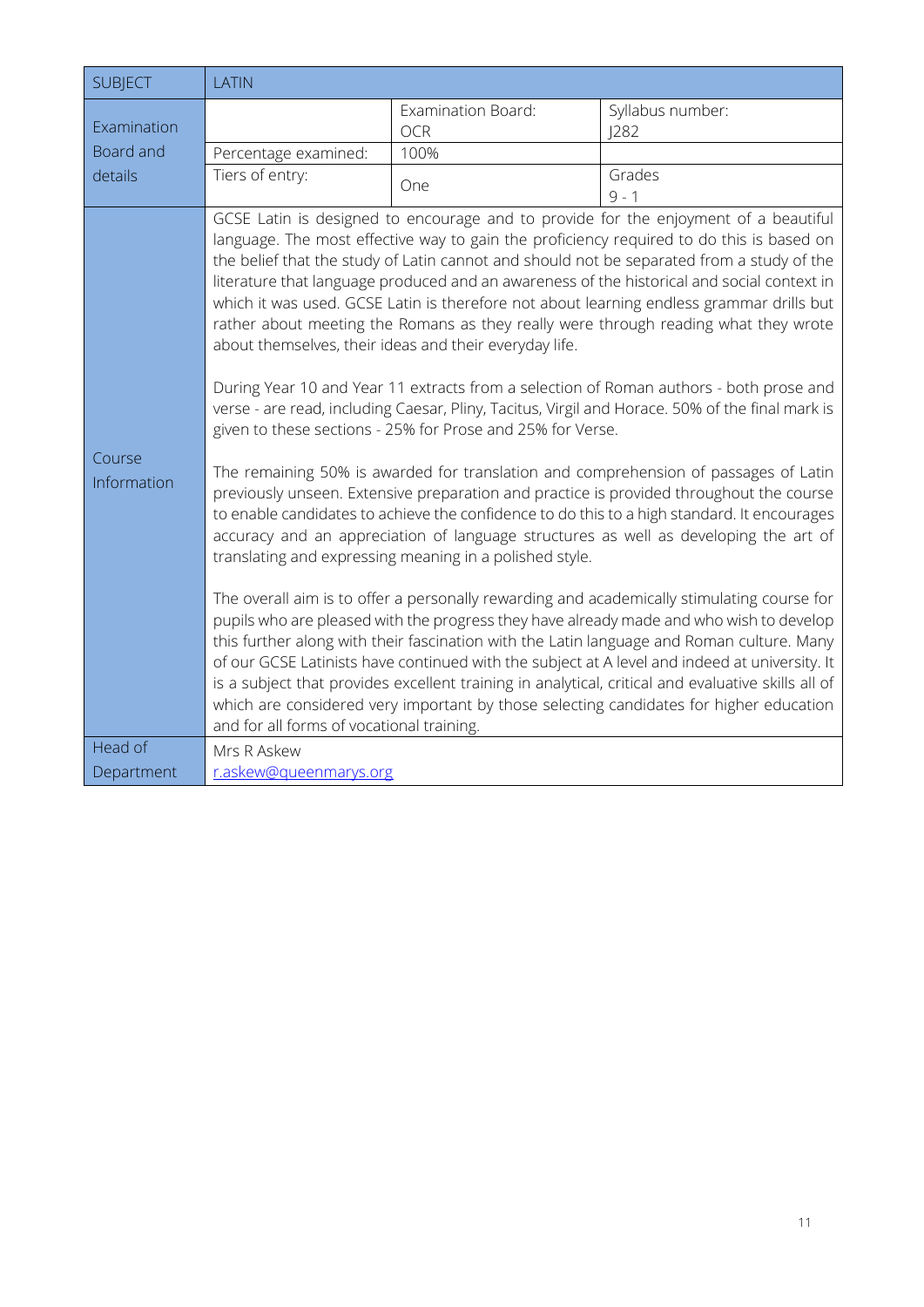<span id="page-12-0"></span>

| <b>SUBJECT</b>        | MODERN FOREIGN LANGUAGES                                                                                                                                                                                                                                                                             |                                                                                                                                                                                                                                                                                                                                                                                                                                                                               |                                                                                                                                                                                                                                                                                                                                                                                                                                                                                                                                                                                                                                                                                                                                                                                                                                                                                                                                                                                                                                                                                                                     |
|-----------------------|------------------------------------------------------------------------------------------------------------------------------------------------------------------------------------------------------------------------------------------------------------------------------------------------------|-------------------------------------------------------------------------------------------------------------------------------------------------------------------------------------------------------------------------------------------------------------------------------------------------------------------------------------------------------------------------------------------------------------------------------------------------------------------------------|---------------------------------------------------------------------------------------------------------------------------------------------------------------------------------------------------------------------------------------------------------------------------------------------------------------------------------------------------------------------------------------------------------------------------------------------------------------------------------------------------------------------------------------------------------------------------------------------------------------------------------------------------------------------------------------------------------------------------------------------------------------------------------------------------------------------------------------------------------------------------------------------------------------------------------------------------------------------------------------------------------------------------------------------------------------------------------------------------------------------|
|                       |                                                                                                                                                                                                                                                                                                      | Examination Board:<br><b>AQA</b>                                                                                                                                                                                                                                                                                                                                                                                                                                              | Syllabus number:<br>French 8658                                                                                                                                                                                                                                                                                                                                                                                                                                                                                                                                                                                                                                                                                                                                                                                                                                                                                                                                                                                                                                                                                     |
|                       |                                                                                                                                                                                                                                                                                                      |                                                                                                                                                                                                                                                                                                                                                                                                                                                                               | Spanish 8698                                                                                                                                                                                                                                                                                                                                                                                                                                                                                                                                                                                                                                                                                                                                                                                                                                                                                                                                                                                                                                                                                                        |
| Examination           | Percentage examined:                                                                                                                                                                                                                                                                                 | 100%                                                                                                                                                                                                                                                                                                                                                                                                                                                                          | 25%                                                                                                                                                                                                                                                                                                                                                                                                                                                                                                                                                                                                                                                                                                                                                                                                                                                                                                                                                                                                                                                                                                                 |
| Board and             |                                                                                                                                                                                                                                                                                                      | Listening<br>Speaking                                                                                                                                                                                                                                                                                                                                                                                                                                                         | 25%                                                                                                                                                                                                                                                                                                                                                                                                                                                                                                                                                                                                                                                                                                                                                                                                                                                                                                                                                                                                                                                                                                                 |
| details               |                                                                                                                                                                                                                                                                                                      | Reading                                                                                                                                                                                                                                                                                                                                                                                                                                                                       | 25%                                                                                                                                                                                                                                                                                                                                                                                                                                                                                                                                                                                                                                                                                                                                                                                                                                                                                                                                                                                                                                                                                                                 |
|                       |                                                                                                                                                                                                                                                                                                      | Writing                                                                                                                                                                                                                                                                                                                                                                                                                                                                       | 25%                                                                                                                                                                                                                                                                                                                                                                                                                                                                                                                                                                                                                                                                                                                                                                                                                                                                                                                                                                                                                                                                                                                 |
|                       | Tiers of entry:                                                                                                                                                                                                                                                                                      |                                                                                                                                                                                                                                                                                                                                                                                                                                                                               | Grades                                                                                                                                                                                                                                                                                                                                                                                                                                                                                                                                                                                                                                                                                                                                                                                                                                                                                                                                                                                                                                                                                                              |
|                       |                                                                                                                                                                                                                                                                                                      | Foundation                                                                                                                                                                                                                                                                                                                                                                                                                                                                    | $5 - 1$                                                                                                                                                                                                                                                                                                                                                                                                                                                                                                                                                                                                                                                                                                                                                                                                                                                                                                                                                                                                                                                                                                             |
|                       |                                                                                                                                                                                                                                                                                                      | Higher                                                                                                                                                                                                                                                                                                                                                                                                                                                                        | $9 - 4$<br>Learning a Modern Foreign Language has advantages, be it cultural, intellectual or                                                                                                                                                                                                                                                                                                                                                                                                                                                                                                                                                                                                                                                                                                                                                                                                                                                                                                                                                                                                                       |
| Course<br>Information | use of grammar.<br>Theme 1: Identity and culture.<br>Theme 3: Current and future study and employment.<br>You will be assessed on the following skills:<br>Speaking:<br>purposes.<br>preparation time.<br>You will have to complete the following tasks:<br>Tier)<br>Tier)<br>Listening:<br>Reading: | Pupils study the following themes on which the assessments are based.<br>Theme 2: Local, national, international and global areas of interest.<br>Role-play - 15 marks (2 minutes at Foundation Tier; 2 minutes at Higher Tier)<br>Written examination: 35 minutes (Foundation Tier), 45 minutes (Higher Tier)<br>advertisements, weather forecasts, news bulletins, interviews and conversations.<br>Written examination: 45 minutes (Foundation Tier), 1 hour (Higher Tier) | economic. Speakers of a second language have additional employment opportunities in<br>the business and travel world as demands increase for language speakers in a wide range<br>of careers. Furthermore, the study of French or Spanish provides significant intellectual<br>stimulation and enjoyment. The GCSE examination, available in French and Spanish,<br>encompasses the four language skills of Listening, Reading, Speaking and Writing.<br>Depending on your strengths you will sit either the Foundation or Higher tier. Stronger<br>candidates will sit the Higher level and a strong emphasis will be placed upon the sound<br>You will have to communicate and interact effectively in the target language for a variety of<br>The examination lasts 7-9 minutes (Foundation Tier) or 10-12 minutes (Higher Tier) +<br>Discussion of a Photo card - 15 marks (2 minutes at Foundation Tier; 3 minutes at Higher<br>General Conversation - 30 marks (3-5 minutes at Foundation Tier; 5-7 minutes at Higher<br>You will have to show understanding of a variety of scenarios such as announcements, |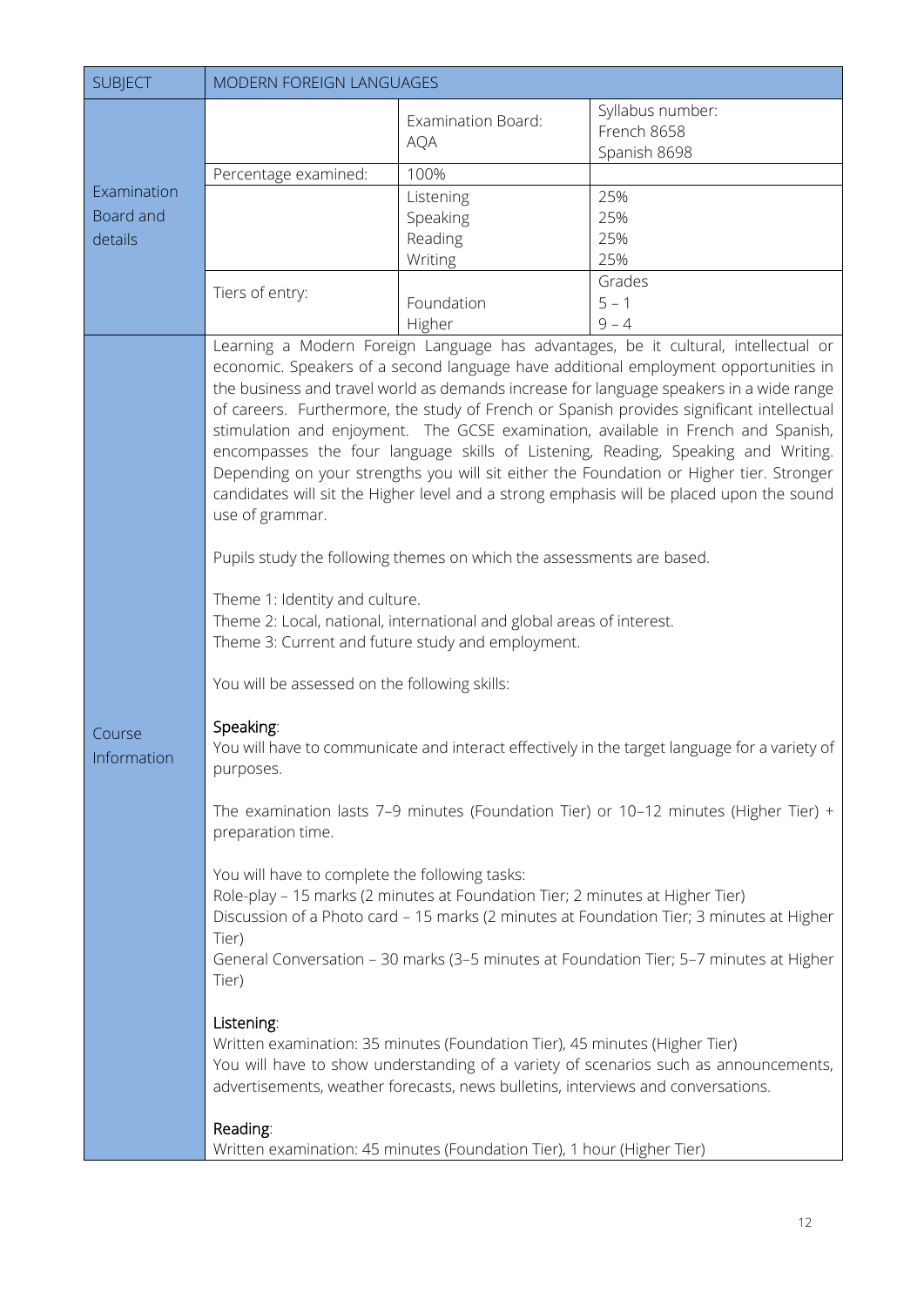|            | You will be required to understand and respond to different types of texts, which will test<br>your comprehension of the written language. These may take the form of posters, street<br>and traffic signs, warnings, written instructions, brochures, advertisements, letters,<br>newspaper articles etc.                                                                                                                                                                                                                                                                                                                                                         |
|------------|--------------------------------------------------------------------------------------------------------------------------------------------------------------------------------------------------------------------------------------------------------------------------------------------------------------------------------------------------------------------------------------------------------------------------------------------------------------------------------------------------------------------------------------------------------------------------------------------------------------------------------------------------------------------|
|            | Writing:<br>Written examination: 1 hour (Foundation Tier), 1 hour 15 minutes (Higher Tier)<br>You will learn a wide variety of topic specific vocabulary and in the examination you will<br>need to answer questions based on a task, you will translate a passage from English into<br>the target language and you will write a structured short essay.                                                                                                                                                                                                                                                                                                           |
|            | A GCSE language course will enable you to communicate more readily on a wide range of<br>topics which are pertinent to young people of 14-16 years i.e. family, leisure, healthy living<br>and future plans. The use of IT is encouraged and the department subscribes to a number<br>of websites designed to improve language competence whilst also encouraging<br>independent learning. Learning French or Spanish will not only allow you to communicate<br>in a foreign language but you will also gain an understanding of a new culture and an<br>appreciation of the wider world around you and your role as an active citizen within a global<br>society. |
| Head of    | Miss S Booth                                                                                                                                                                                                                                                                                                                                                                                                                                                                                                                                                                                                                                                       |
| Department | s.booth@queenmarys.org                                                                                                                                                                                                                                                                                                                                                                                                                                                                                                                                                                                                                                             |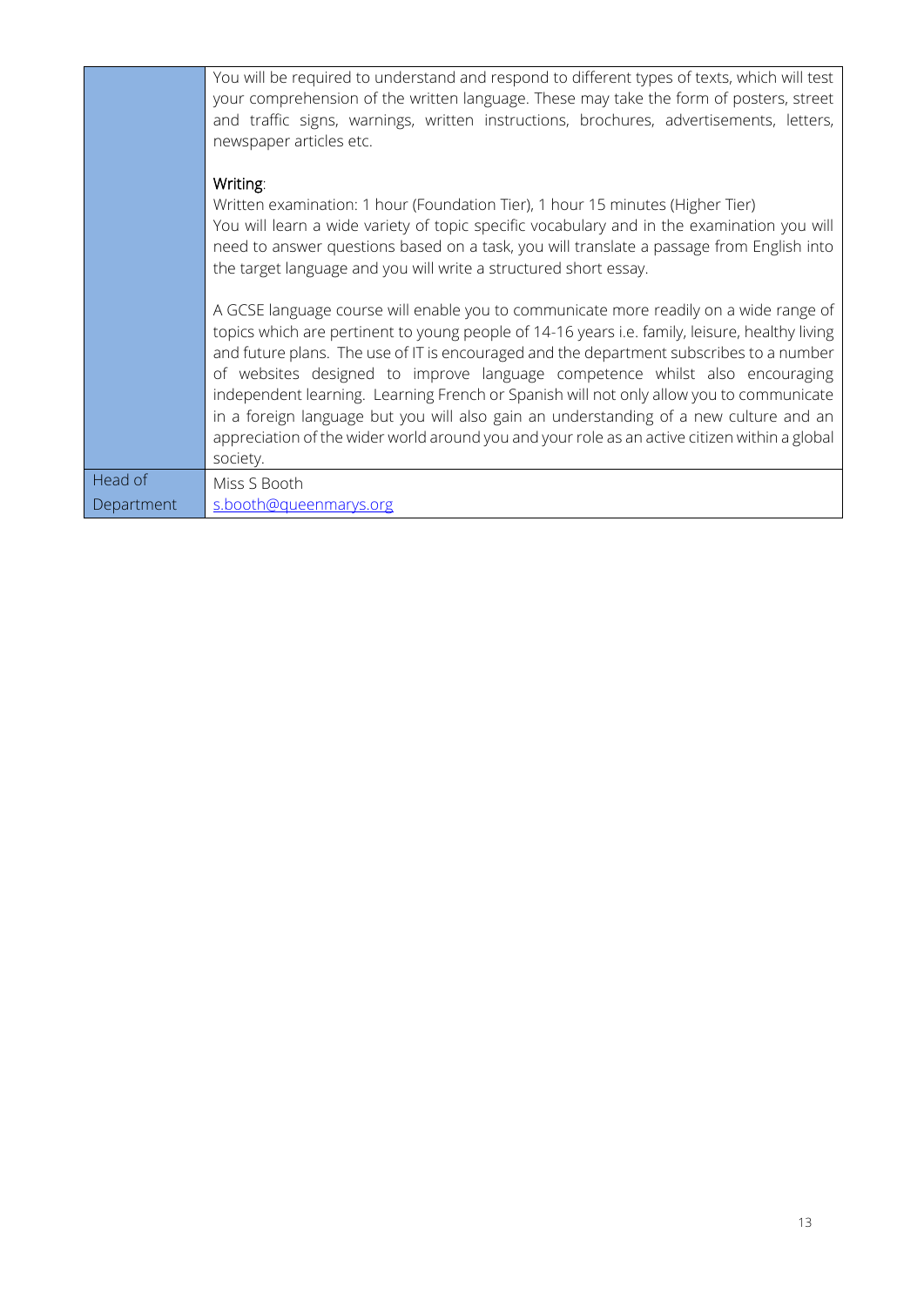<span id="page-14-0"></span>

| <b>SUBJECT</b>                      | <b>MUSIC</b>                                                                                                                                                                                                                                                                                                                                                                                                                                                                                                                                                                                                                                              |                                                                             |                                                                                                                                                                                                                                                                                                                                                                                                                                                                                                                                                                                                                                                                                                                                                                                                                                                                                                                                                                                                                                                                                     |
|-------------------------------------|-----------------------------------------------------------------------------------------------------------------------------------------------------------------------------------------------------------------------------------------------------------------------------------------------------------------------------------------------------------------------------------------------------------------------------------------------------------------------------------------------------------------------------------------------------------------------------------------------------------------------------------------------------------|-----------------------------------------------------------------------------|-------------------------------------------------------------------------------------------------------------------------------------------------------------------------------------------------------------------------------------------------------------------------------------------------------------------------------------------------------------------------------------------------------------------------------------------------------------------------------------------------------------------------------------------------------------------------------------------------------------------------------------------------------------------------------------------------------------------------------------------------------------------------------------------------------------------------------------------------------------------------------------------------------------------------------------------------------------------------------------------------------------------------------------------------------------------------------------|
| Examination<br>Board and<br>details |                                                                                                                                                                                                                                                                                                                                                                                                                                                                                                                                                                                                                                                           | Examination Board:<br>Edexcel                                               | Syllabus number:<br>601/8204/0                                                                                                                                                                                                                                                                                                                                                                                                                                                                                                                                                                                                                                                                                                                                                                                                                                                                                                                                                                                                                                                      |
|                                     | Percentage examined:                                                                                                                                                                                                                                                                                                                                                                                                                                                                                                                                                                                                                                      | 40%<br>Appraising (40%)<br>٠                                                |                                                                                                                                                                                                                                                                                                                                                                                                                                                                                                                                                                                                                                                                                                                                                                                                                                                                                                                                                                                                                                                                                     |
|                                     | Percentage internally<br>assessed and externally<br>moderated:<br>Tiers of entry:                                                                                                                                                                                                                                                                                                                                                                                                                                                                                                                                                                         | 60%<br>Performing (30%)<br>$\bullet$<br>Composing (30%)<br>$\bullet$<br>One | Grades                                                                                                                                                                                                                                                                                                                                                                                                                                                                                                                                                                                                                                                                                                                                                                                                                                                                                                                                                                                                                                                                              |
|                                     |                                                                                                                                                                                                                                                                                                                                                                                                                                                                                                                                                                                                                                                           |                                                                             | $9 - 1$                                                                                                                                                                                                                                                                                                                                                                                                                                                                                                                                                                                                                                                                                                                                                                                                                                                                                                                                                                                                                                                                             |
| Course<br>Information               | There are 3 units:<br>Component 1: Performing<br>(internally assessed and externally moderated: 30% 60 marks)<br>5 level.<br>1.<br>one or more pieces.<br>2.<br>comprise one or more pieces<br>convenient time up to the end of the Spring Term in Year 11.<br><b>Component 2: Composing</b><br>(internally assessed and externally moderated: 30%: 60 marks)<br>Candidates must compose at least two pieces:<br>1.<br>September of the year of examination.<br>One piece must be free composition.<br>2.<br>3.<br>following Spring Term.<br>Component 3: Appraising:<br>Written examination: 1 hour and 45 minutes<br>40% of the qualification, 80 marks | The minimum total composition time (both pieces combined) is 3 minutes.     | Candidates must perform at least two pieces, demonstrating technical control, expression<br>and interpretation. To achieve the highest marks candidates must perform pieces at Grade<br>Solo performance: this must be of at least one minute in duration, and may comprise<br>Ensemble performance: this must be of at least one minute in duration, and may<br>Performances must be completed in the academic year the pupil completes the<br>qualification The minimum total performing time (both performances combined) is 4<br>minutes. Most of this work is undertaken during individual instrumental lessons. All<br>performances are recorded, and can be re-recorded until the candidate (and teacher) feels<br>that the best possible performance has been given. This recording can be made at any<br>One piece must respond to an awarding body set brief which is issued in the<br>The 'free' piece (Composition 2) can be started at any time during the course but it is usually<br>done during the Autumn Term of Year 11 and is to be completed by the end of the |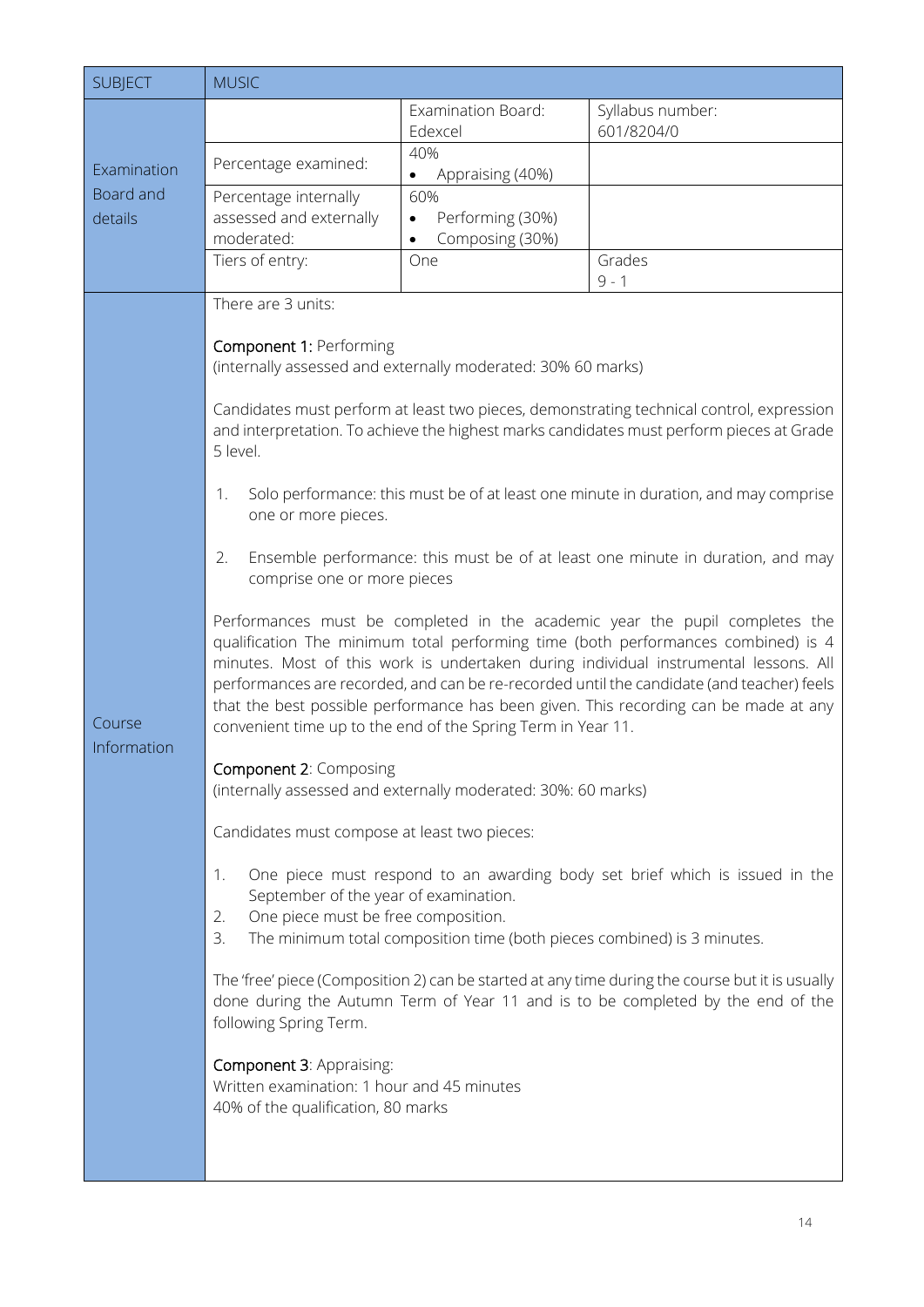|                       | Assessment overview                                                                                                                                                                                                                                                                                                 |
|-----------------------|---------------------------------------------------------------------------------------------------------------------------------------------------------------------------------------------------------------------------------------------------------------------------------------------------------------------|
|                       | The paper is made up of two sections and is out of a total of 80 marks.                                                                                                                                                                                                                                             |
|                       | Section A - Areas of study, dictation, and unfamiliar pieces (68 marks)                                                                                                                                                                                                                                             |
|                       | Six questions related to six of the eight set works.<br>$\bullet$<br>One short melody/rhythm completion exercise.<br>$\bullet$<br>One question on an unfamiliar piece (skeleton score given) with questions on its<br>$\bullet$<br>musical elements, musical contexts and musical language.                         |
|                       | Section B - Extended response comparison between a set work and one unfamiliar piece<br>$(12 \text{ marks})$                                                                                                                                                                                                        |
|                       | One question that asks pupils to compare and/or evaluate the musical elements,<br>musical contexts and musical language of one set work with one unfamiliar piece of<br>music.<br>A CD with the music extracts will be played to all pupils at the same time and will repeat<br>the extracts a set number of times. |
|                       | Content overview:                                                                                                                                                                                                                                                                                                   |
|                       | Areas of study:                                                                                                                                                                                                                                                                                                     |
|                       | Instrumental Music 1700-1820:<br>J.S. Bach: 3rd Movement from Brandenburg Concerto no. 5 in D major<br>L. van Beethoven: 1st Movement from Piano Sonata no. 8 in C minor 'Pathétique'                                                                                                                               |
|                       | Vocal Music<br>H. Purcell: 'Music for a While'<br>Queen: 'Killer Queen' (from the album Sheer Heart Attack)                                                                                                                                                                                                         |
|                       | Music for Stage and Screen<br>S. Schwartz: 'Defying Gravity' (from the album of the cast recording of Wicked)<br>J. Williams: 'Main title/rebel blockade runner' (from the soundtrack to Star Wars Episode<br>$\bullet$<br>IV: A New Hope)                                                                          |
|                       | Fusions<br>Afro Celt Sound System: 'Release' (from the album Volume 2: Release)<br>Esperanza Spalding: 'Samba em Preludio' (from the album Esperanza)                                                                                                                                                               |
| Head of<br>Department | Miss S Holloway Lloyd<br>s.hollowaylloyd@queenmarys.org                                                                                                                                                                                                                                                             |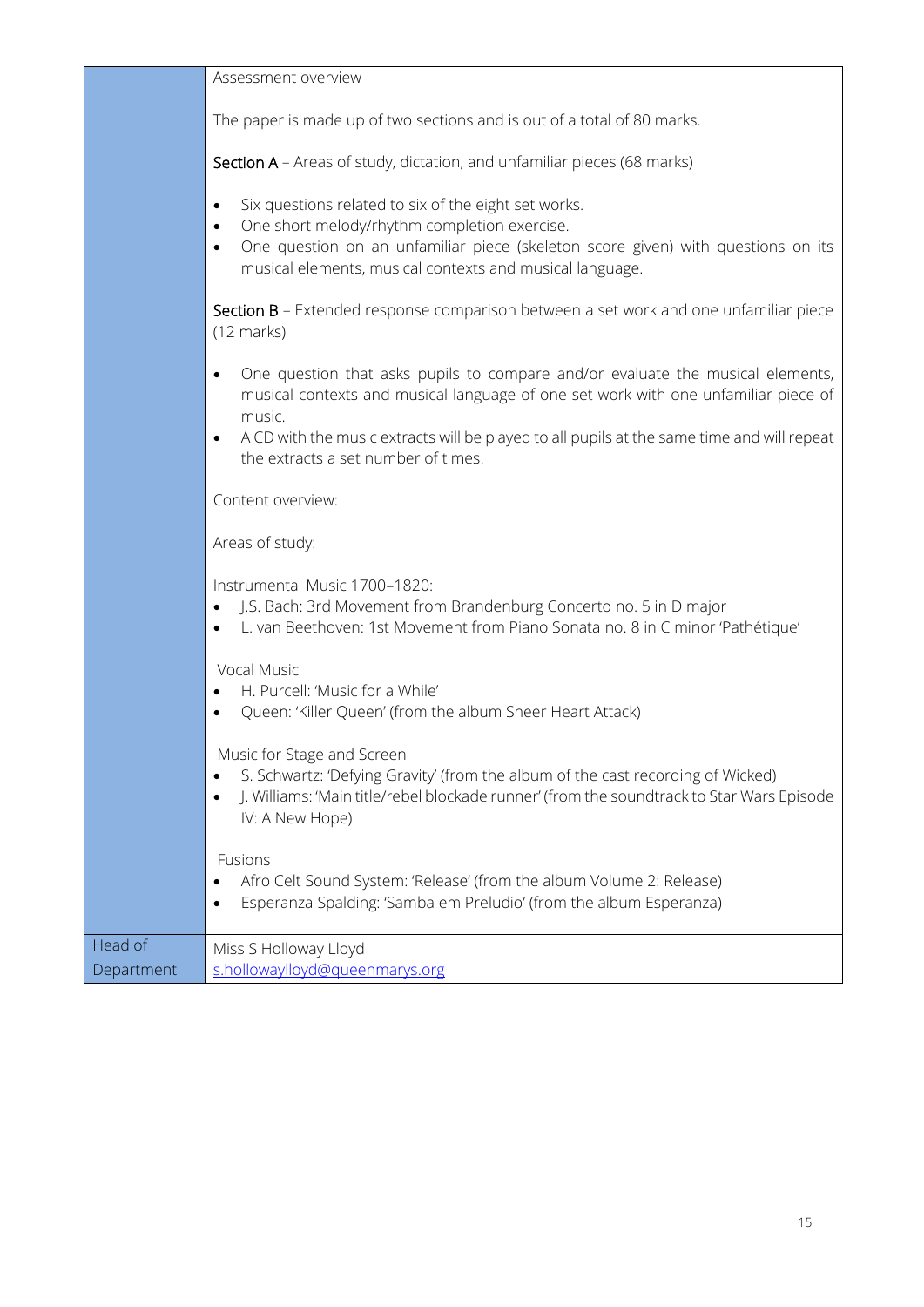<span id="page-16-0"></span>

| <b>SUBJECT</b>                      | PHYSICAL EDUCATION                                                                                                                                                                                                                                                           |                                                                                                                                                                                                                                                                                                               |                                                                                                                                                                                                                                                                                                                                                                                                                                                                                                                                                                                                                                                                                                                                                                                                                                                                                                                                                                                                                                                                                                                                                                                                          |
|-------------------------------------|------------------------------------------------------------------------------------------------------------------------------------------------------------------------------------------------------------------------------------------------------------------------------|---------------------------------------------------------------------------------------------------------------------------------------------------------------------------------------------------------------------------------------------------------------------------------------------------------------|----------------------------------------------------------------------------------------------------------------------------------------------------------------------------------------------------------------------------------------------------------------------------------------------------------------------------------------------------------------------------------------------------------------------------------------------------------------------------------------------------------------------------------------------------------------------------------------------------------------------------------------------------------------------------------------------------------------------------------------------------------------------------------------------------------------------------------------------------------------------------------------------------------------------------------------------------------------------------------------------------------------------------------------------------------------------------------------------------------------------------------------------------------------------------------------------------------|
| Examination<br>Board and<br>details |                                                                                                                                                                                                                                                                              | Examination Board:<br>Edexcel                                                                                                                                                                                                                                                                                 | Syllabus number:<br>1PE <sub>0</sub>                                                                                                                                                                                                                                                                                                                                                                                                                                                                                                                                                                                                                                                                                                                                                                                                                                                                                                                                                                                                                                                                                                                                                                     |
|                                     | Percentage examined<br>(Theory):                                                                                                                                                                                                                                             | 60% (2 papers)                                                                                                                                                                                                                                                                                                |                                                                                                                                                                                                                                                                                                                                                                                                                                                                                                                                                                                                                                                                                                                                                                                                                                                                                                                                                                                                                                                                                                                                                                                                          |
|                                     | Percentage performance<br>and Analysis:                                                                                                                                                                                                                                      | Practical 30%<br>Coursework 10%                                                                                                                                                                                                                                                                               |                                                                                                                                                                                                                                                                                                                                                                                                                                                                                                                                                                                                                                                                                                                                                                                                                                                                                                                                                                                                                                                                                                                                                                                                          |
|                                     | Tiers of entry:                                                                                                                                                                                                                                                              | One                                                                                                                                                                                                                                                                                                           | Grades<br>$9 - 1$                                                                                                                                                                                                                                                                                                                                                                                                                                                                                                                                                                                                                                                                                                                                                                                                                                                                                                                                                                                                                                                                                                                                                                                        |
| Course<br>Information               | theoretical knowledge.<br>Unit 1: The Theory of Physical Education<br>60%<br>Paper 1:<br>analyse<br>and<br>Paper 2:<br>on their own performance.<br>Unit 2: Performance in Physical Education<br>40% - Internally assessed, externally moderated.<br>Plan which is worth 10% | evaluate performance and<br>improving/optimising their own practical performance.<br>participation and performance in physical activity and sport.<br>own learning in practical situations in order to improve their performance.<br>one individual sport. The third option can be either individual or team. | GCSE Physical Education allows pupils to gain additional practical sport during their school<br>life, opportunities for leadership and allows them to utilise their practical skills to develop<br>This paper focuses on factors underpinning physical activity and sport performance. Pupils<br>will develop their theoretical knowledge and understanding of applied anatomy and<br>physiology, movement analysis and physical training. Pupils will use this knowledge to<br>devise<br>informed<br>strategies<br>for<br>This paper assesses pupils' knowledge and understanding of the factors underpinning<br>Pupils will develop their theoretical knowledge and understanding of the contribution that<br>physical activity and sport make to health, fitness and well-being and how these can impact<br>Sports psychology will be introduced, with a focus on skill development, through relevant<br>practice, guidance and feedback, as well as knowledge that learners can then apply to their<br>Pupils are required to offer three sports from a list of activities, at least one team sport and<br>The practical element also consists of coursework which is made up of a Personal Exercise |
| Head of<br>Department               | Miss D. Pegg<br>d.pegg@queenmarys.org                                                                                                                                                                                                                                        |                                                                                                                                                                                                                                                                                                               |                                                                                                                                                                                                                                                                                                                                                                                                                                                                                                                                                                                                                                                                                                                                                                                                                                                                                                                                                                                                                                                                                                                                                                                                          |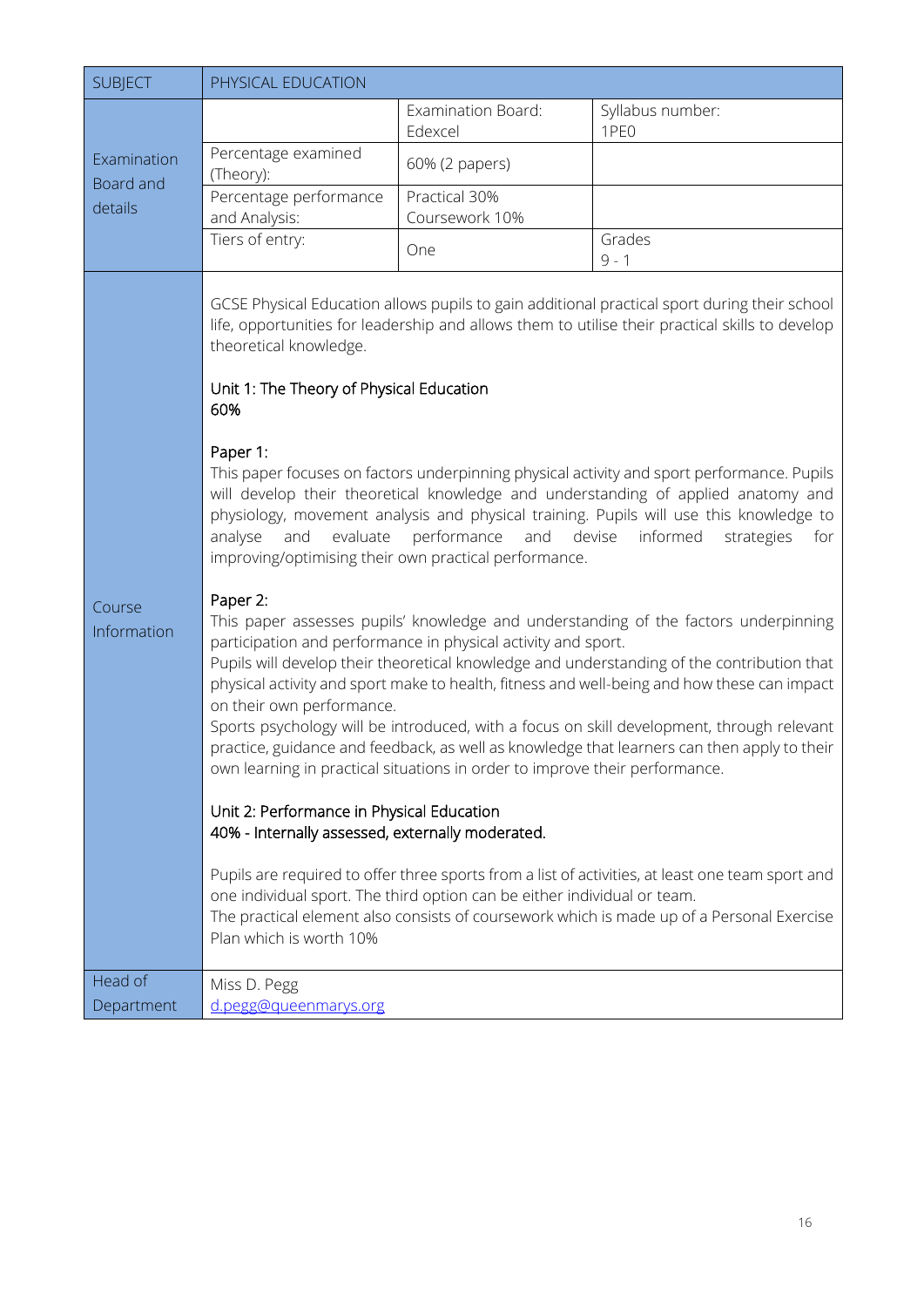<span id="page-17-0"></span>

| <b>SUBJECT</b>                      | <b>RELIGIOUS STUDIES</b>                                                                                                                                                                                              |                                                                                                                                                                                                                                                                                                                                                                                                                            |                                                                                                                                                                                                                                                                                                                                                                                                                                                                                                                                                                                                                                                                                                                                                                                                                                                                                                                                            |
|-------------------------------------|-----------------------------------------------------------------------------------------------------------------------------------------------------------------------------------------------------------------------|----------------------------------------------------------------------------------------------------------------------------------------------------------------------------------------------------------------------------------------------------------------------------------------------------------------------------------------------------------------------------------------------------------------------------|--------------------------------------------------------------------------------------------------------------------------------------------------------------------------------------------------------------------------------------------------------------------------------------------------------------------------------------------------------------------------------------------------------------------------------------------------------------------------------------------------------------------------------------------------------------------------------------------------------------------------------------------------------------------------------------------------------------------------------------------------------------------------------------------------------------------------------------------------------------------------------------------------------------------------------------------|
| Examination<br>Board and<br>details |                                                                                                                                                                                                                       | <b>Examination Board:</b><br><b>AQA</b>                                                                                                                                                                                                                                                                                                                                                                                    | Syllabus number:<br>4050<br>Religious Studies A                                                                                                                                                                                                                                                                                                                                                                                                                                                                                                                                                                                                                                                                                                                                                                                                                                                                                            |
|                                     | Percentage examined:                                                                                                                                                                                                  | 100%<br>2 papers (each paper<br>1 hour and 45 minutes<br>and each paper is worth<br>50%)                                                                                                                                                                                                                                                                                                                                   |                                                                                                                                                                                                                                                                                                                                                                                                                                                                                                                                                                                                                                                                                                                                                                                                                                                                                                                                            |
|                                     | Tiers of entry:                                                                                                                                                                                                       | One                                                                                                                                                                                                                                                                                                                                                                                                                        | Grades<br>$9 - 1$                                                                                                                                                                                                                                                                                                                                                                                                                                                                                                                                                                                                                                                                                                                                                                                                                                                                                                                          |
| Course<br>Information               | $\bullet$<br>wider world;<br>$\bullet$<br>expressing meaning;<br>$\bullet$<br>and Sikhism<br>Religion & Life<br>Religion, Peace & Conflict<br>Religion, Crime & Punishment<br>Religion, Human Rights & Social Justice | and understanding of a different religion (Christianity and Sikhism).<br>This Religious Studies Specification encourages pupils to:<br>about identity, belonging, meaning, purpose, truth, values and commitments.<br>experience in a creative and thought provoking manner.<br><b>Component 1</b> - The study of religions: beliefs, teachings and practices<br>Component 2 - Thematic Studies (Christianity and Sikhism) | Pupils will be taught two Areas of Study (components), which are then assessed through<br>two externally set examination papers. For each area, pupils must demonstrate knowledge<br>develop their interest in, and enthusiasm for, a study of Religion and its relation to the<br>develop their knowledge, skills and understanding of Religion by exploring the<br>significance, impact of beliefs, teachings, sources, practices, ways of life and forms of<br>express their personal responses and informed insights on fundamental questions<br>The teaching of the new specification will continue to use a variety of learning resources<br>including: examination board approved text books, IT, video clips, contemporary music<br>relating to the topic, and out of school trips - all of which are aimed to support the learning<br>Pupils will study the beliefs, teachings and practices from two world faiths - Christianity |
| Head of<br>Department               | Mrs S Pyke<br>s.pyke@gueenmarys.org                                                                                                                                                                                   |                                                                                                                                                                                                                                                                                                                                                                                                                            |                                                                                                                                                                                                                                                                                                                                                                                                                                                                                                                                                                                                                                                                                                                                                                                                                                                                                                                                            |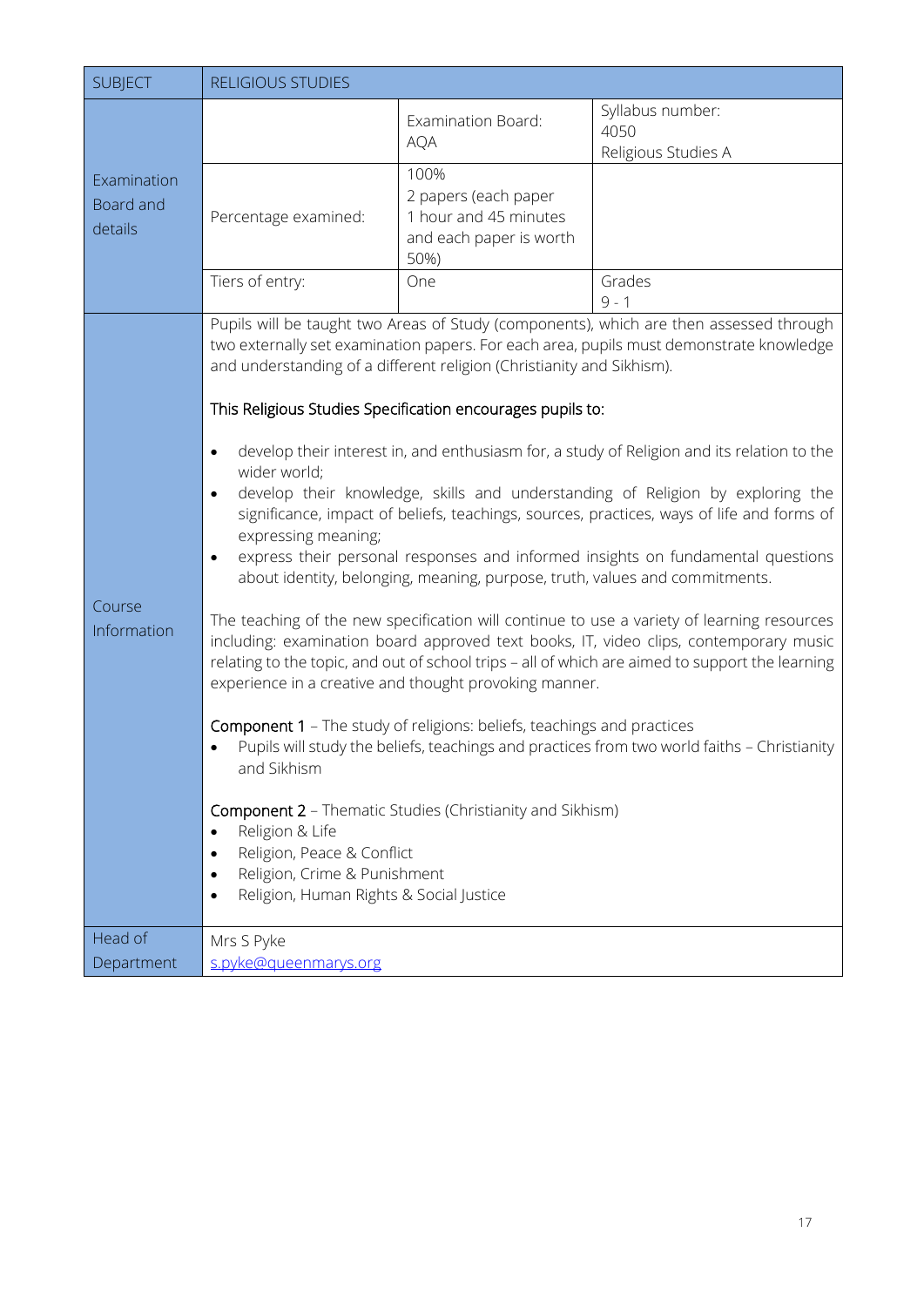<span id="page-18-1"></span><span id="page-18-0"></span>

| <b>SUBJECT</b>                      | <b>ENGLISH LANGUAGE</b><br><b>ENGLISH LITERATURE</b>                                                                                                                                                     |                                                                                                                                                                                                                                                                                                       |                                                                                                                                                                                                                                                                                                                                                                                                                                                                                                                                                                                                                                                                                                                                                                                                                                                                                                                                                                                                                                                                                                                                                                                                                                                                                                                                                                                                                                                                                                                                                                                                                 |
|-------------------------------------|----------------------------------------------------------------------------------------------------------------------------------------------------------------------------------------------------------|-------------------------------------------------------------------------------------------------------------------------------------------------------------------------------------------------------------------------------------------------------------------------------------------------------|-----------------------------------------------------------------------------------------------------------------------------------------------------------------------------------------------------------------------------------------------------------------------------------------------------------------------------------------------------------------------------------------------------------------------------------------------------------------------------------------------------------------------------------------------------------------------------------------------------------------------------------------------------------------------------------------------------------------------------------------------------------------------------------------------------------------------------------------------------------------------------------------------------------------------------------------------------------------------------------------------------------------------------------------------------------------------------------------------------------------------------------------------------------------------------------------------------------------------------------------------------------------------------------------------------------------------------------------------------------------------------------------------------------------------------------------------------------------------------------------------------------------------------------------------------------------------------------------------------------------|
| Examination<br>Board and<br>details | Percentage examined:                                                                                                                                                                                     | Examination Board:<br><b>AQA</b><br>English Language<br>English Literature                                                                                                                                                                                                                            | Syllabus number:<br>Language: 8700<br>Literature: 8702<br>Entry Level: 4970<br>100%<br>100%                                                                                                                                                                                                                                                                                                                                                                                                                                                                                                                                                                                                                                                                                                                                                                                                                                                                                                                                                                                                                                                                                                                                                                                                                                                                                                                                                                                                                                                                                                                     |
|                                     | Tiers of entry for both<br>English Language and<br>English Literature GCSE:                                                                                                                              | One                                                                                                                                                                                                                                                                                                   | Grades<br>$9 - 1$                                                                                                                                                                                                                                                                                                                                                                                                                                                                                                                                                                                                                                                                                                                                                                                                                                                                                                                                                                                                                                                                                                                                                                                                                                                                                                                                                                                                                                                                                                                                                                                               |
| Course<br>Information               | and 4 hours for English Literature.<br>English Language<br>Paper 1:<br>Section A<br>Section B<br>Paper 2:<br>Section A<br>articles, reports, travel writing, biographies etc.<br>Section B<br>Section A. | Language grade. Rather, it is a separate endorsement to the examination.<br>descriptive techniques to capture the interest of the reader.<br>be a creative task, focusing on narrative or descriptive writing skills.<br>Writers' Viewpoints and Perspectives (50% of total marks. 1 hour 45 minutes) | Assessment will be through examination of a minimum of 31/2 hours for English Language<br>We hope that all girls will take GCSE English Language and Literature. However, there is<br>the option of taking the Entry Level Certificate if GCSE is not a suitable option. The Entry<br>Level Certificate is aimed at pupils working at below GCSE standard. This would be<br>discussed with the pupil and the parents, usually after the mock examination in Year 11.<br>The Spoken Language assessment does not count towards the final GCSE English<br>Explorations in creative writing and reading (50% of total marks. 1 hour 45 minutes)<br>Candidates will be given an extract drawn from a literature fiction text from the 20th or<br>21st century. The questions will require pupils to consider how a writer uses narrative and<br>Candidates will attempt one writing task from a choice of two. There will be a visual image<br>or a written prompt. This will be linked to the topic of the reading text in section A. It will<br>Candidates will be given two linked sources from different time periods and genres and<br>the questions will require them to consider how each presents a perspective or viewpoint<br>to influence the reader. One of the sources will be from the 19th century. The genre for<br>the sources will be non-fiction and literary non-fiction, such as high quality journalism,<br>Candidates will be given a writing task with a specified audience, purpose and form, in<br>which they give their own perspective on the theme that has been introduced to them in |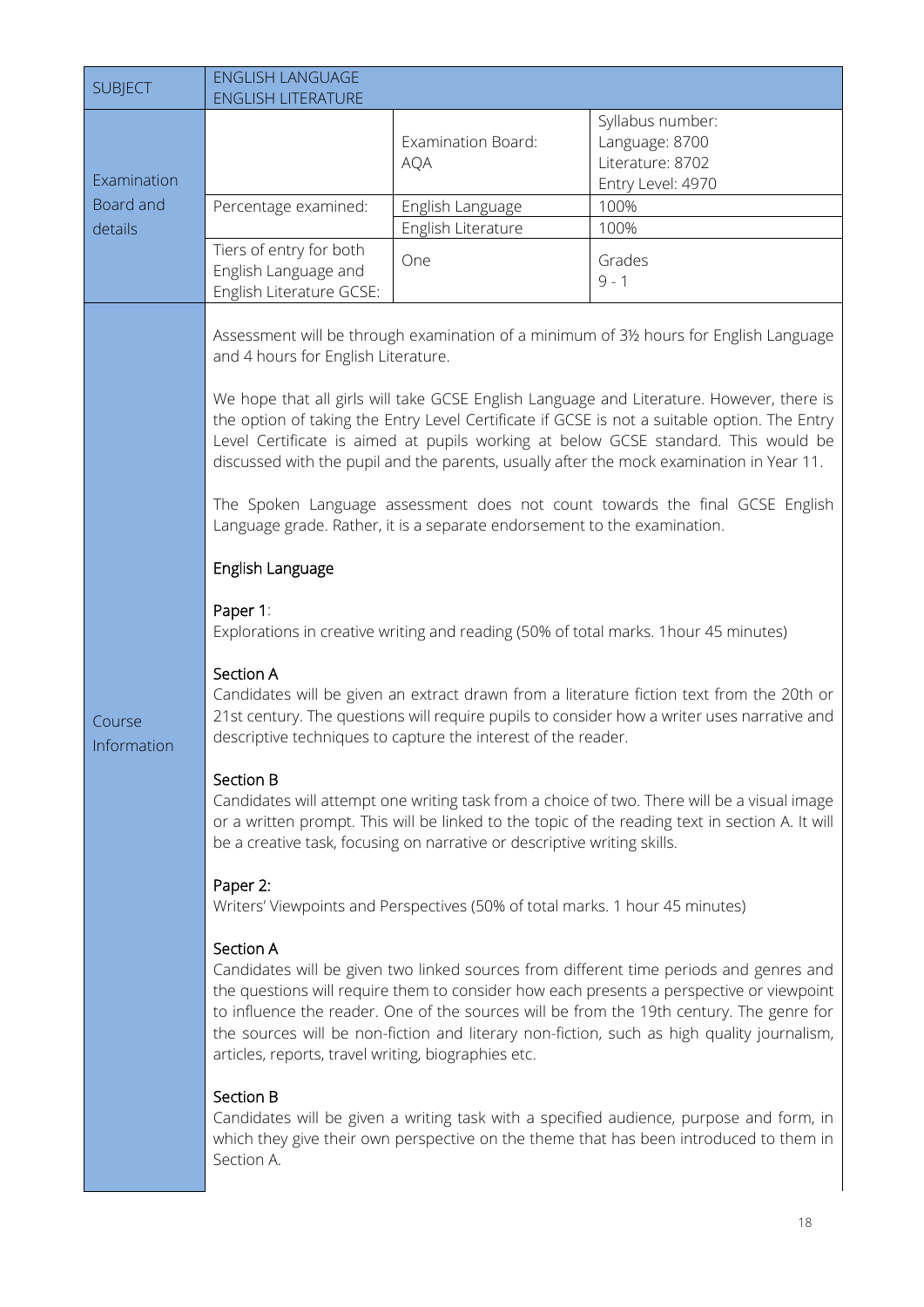|            | 20% of the final marks for English Language are for written accuracy, using a range of<br>vocabulary and sentence structures for clarity, purpose and effect, with accurate spelling<br>and punctuation. |
|------------|----------------------------------------------------------------------------------------------------------------------------------------------------------------------------------------------------------|
|            | English Literature                                                                                                                                                                                       |
|            | Assessment is through two closed book examinations.                                                                                                                                                      |
|            | Paper 1<br>(I hour 45 minutes. 40% of total marks)<br>Shakespeare. One question on Macbeth.                                                                                                              |
|            | 19th century fiction: One question on A Christmas Carol.                                                                                                                                                 |
|            | Paper 2<br>(2 hours 15 minutes. 60% of final marks)<br>Section A: Modern texts. One essay question on An Inspector Calls                                                                                 |
|            | Section B: Poetry. One comparative question on two poems from the anthology cluster,<br>Power and Conflict.                                                                                              |
|            | Section C: Unseen Poetry. Questions on the unseen poems and a comparative question.                                                                                                                      |
| Head of    | Mrs D Coull                                                                                                                                                                                              |
| Department | d.coull@queenmarys.org                                                                                                                                                                                   |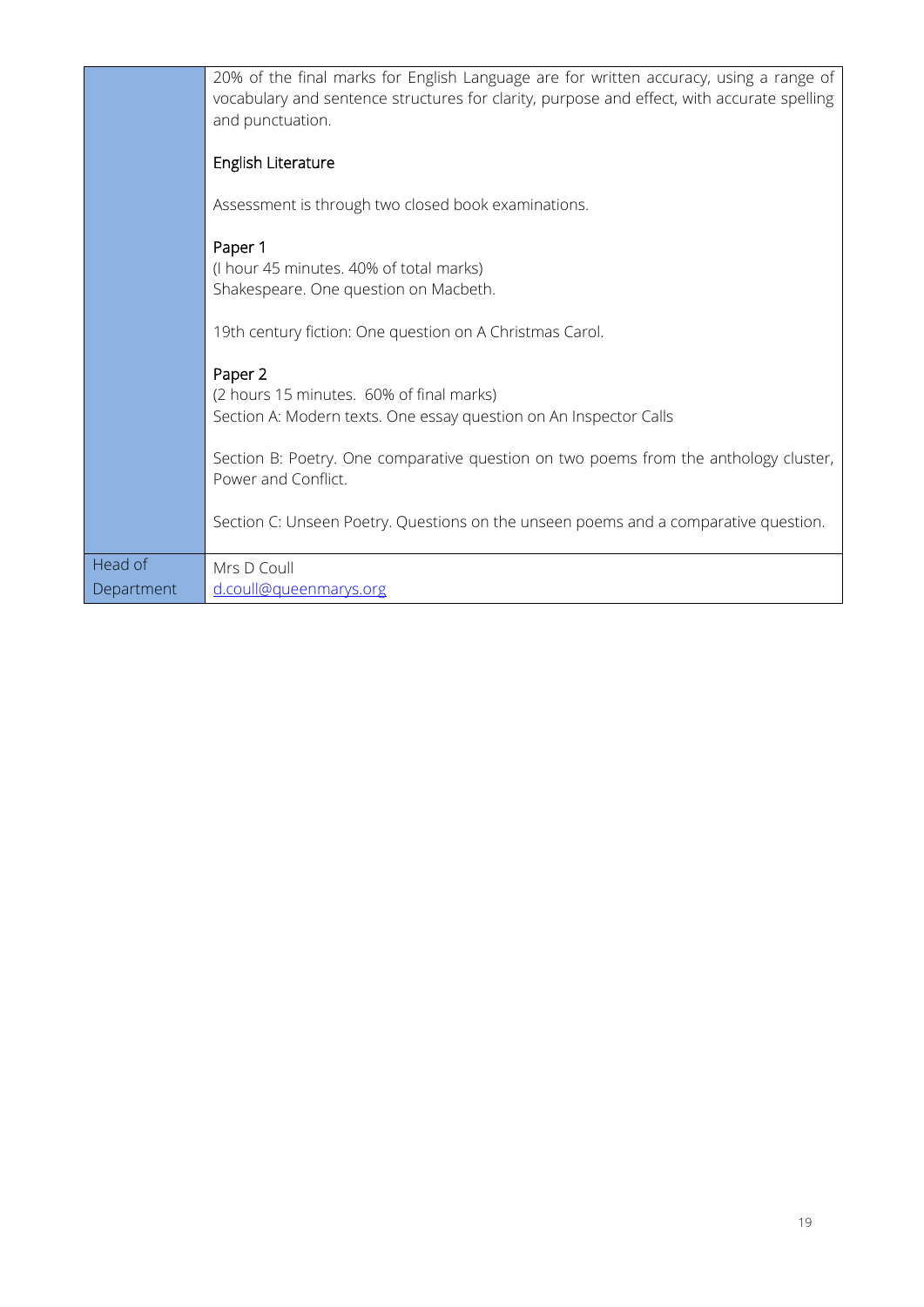<span id="page-20-0"></span>

| <b>SUBJECT</b>                      | <b>MATHEMATICS</b>                                                                                |                                                                              |                                                                                                                                                                                                                                                                                                                                                                                                                                                                                                                                                                                                                                                                                                                                                                                                                                                                                                                                                                                                                                                                                                                                                                                                                                                                                                                                                                                                                                                                                                                                                                                                                                                                                                             |
|-------------------------------------|---------------------------------------------------------------------------------------------------|------------------------------------------------------------------------------|-------------------------------------------------------------------------------------------------------------------------------------------------------------------------------------------------------------------------------------------------------------------------------------------------------------------------------------------------------------------------------------------------------------------------------------------------------------------------------------------------------------------------------------------------------------------------------------------------------------------------------------------------------------------------------------------------------------------------------------------------------------------------------------------------------------------------------------------------------------------------------------------------------------------------------------------------------------------------------------------------------------------------------------------------------------------------------------------------------------------------------------------------------------------------------------------------------------------------------------------------------------------------------------------------------------------------------------------------------------------------------------------------------------------------------------------------------------------------------------------------------------------------------------------------------------------------------------------------------------------------------------------------------------------------------------------------------------|
| Examination<br>Board and<br>details |                                                                                                   | Examination Board:<br><b>AQA</b>                                             | Syllabus number:<br>8300                                                                                                                                                                                                                                                                                                                                                                                                                                                                                                                                                                                                                                                                                                                                                                                                                                                                                                                                                                                                                                                                                                                                                                                                                                                                                                                                                                                                                                                                                                                                                                                                                                                                                    |
|                                     | Percentage examined:                                                                              | 100%                                                                         |                                                                                                                                                                                                                                                                                                                                                                                                                                                                                                                                                                                                                                                                                                                                                                                                                                                                                                                                                                                                                                                                                                                                                                                                                                                                                                                                                                                                                                                                                                                                                                                                                                                                                                             |
|                                     | Tiers of entry:                                                                                   | Foundation<br>Higher                                                         | Grades<br>$5 - 1$<br>$9 - 3$                                                                                                                                                                                                                                                                                                                                                                                                                                                                                                                                                                                                                                                                                                                                                                                                                                                                                                                                                                                                                                                                                                                                                                                                                                                                                                                                                                                                                                                                                                                                                                                                                                                                                |
| Course<br>Information               | Each examination lasts for 11/2 hours.<br>good basis for further study of the subject at A Level. | or May, with two short papers, one lasting 30 minutes, and the other 1 hour. | GCSE is entered at either Foundation or Higher level, and assessment is by means of three<br>final examinations (one without a calculator and two with), taken at the end of Year 11.<br>The curriculum for GCSE is generally begun towards the end of Year 9, and is taught<br>throughout Years 9 to 11. Each year group continues to be set into classes based on ability<br>and suitable pace. The key skills required for the GCSE are covered, as well as problem<br>solving skills, and pupils are also challenged to apply their understanding in different<br>contexts in preparation for the skills required for the new GCSE. During Year 11,<br>examination papers are practised regularly and progress monitored carefully in order to<br>make the decision as to which level of entry is appropriate for each individual pupil.<br>For those not ready for GCSE, there may be an option to be entered for the Edexcel Award,<br>Level 1, in Number and Measure. This is not a GCSE, but prepares the ground for some of<br>the work towards GCSE, and can provide a useful stepping stone. It is examined in January<br>In Year 11, for those in Set 1 who expected to achieve the top grades in GCSE, there is an<br>option to study for the AQA Further Mathematics examination (specification 8365) in<br>addition to GCSE. This is a Level 2 Qualification. Examination is through two papers, one<br>with a calculator and one without, each one lasting 1 hour and 45 minutes. The aim of the<br>course is to promote mathematical thinking, creating learners with an ability to problem<br>solve and apply skills in different contexts. For the more able mathematicians it will be a |
| Head of                             | Mrs L Nuttall                                                                                     |                                                                              |                                                                                                                                                                                                                                                                                                                                                                                                                                                                                                                                                                                                                                                                                                                                                                                                                                                                                                                                                                                                                                                                                                                                                                                                                                                                                                                                                                                                                                                                                                                                                                                                                                                                                                             |
| Department                          | l.nuttall@gueenmarys.org                                                                          |                                                                              |                                                                                                                                                                                                                                                                                                                                                                                                                                                                                                                                                                                                                                                                                                                                                                                                                                                                                                                                                                                                                                                                                                                                                                                                                                                                                                                                                                                                                                                                                                                                                                                                                                                                                                             |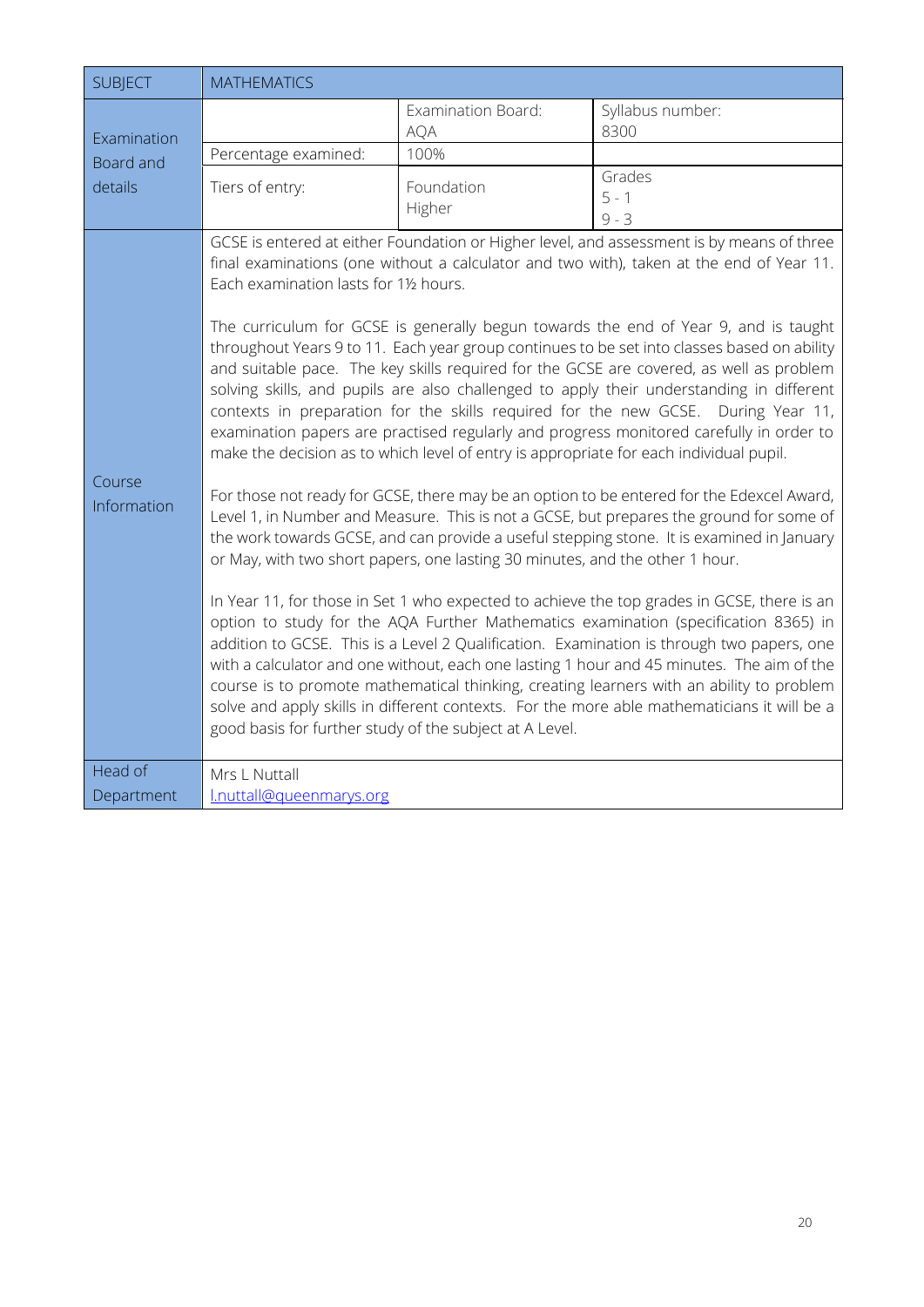<span id="page-21-0"></span>

| <b>SUBJECT</b>              | <b>SCIENCE</b>                                                                                                                                                                                                                                                                                                                                                                                                                                                                                                                                                                                                                                                                                                                                                                                                                                                                                                                                                                                                                                 |                                                                                |                                                                                    |
|-----------------------------|------------------------------------------------------------------------------------------------------------------------------------------------------------------------------------------------------------------------------------------------------------------------------------------------------------------------------------------------------------------------------------------------------------------------------------------------------------------------------------------------------------------------------------------------------------------------------------------------------------------------------------------------------------------------------------------------------------------------------------------------------------------------------------------------------------------------------------------------------------------------------------------------------------------------------------------------------------------------------------------------------------------------------------------------|--------------------------------------------------------------------------------|------------------------------------------------------------------------------------|
|                             |                                                                                                                                                                                                                                                                                                                                                                                                                                                                                                                                                                                                                                                                                                                                                                                                                                                                                                                                                                                                                                                | <b>Examination Board:</b><br><b>AQA</b>                                        | Syllabus number:<br>Trilogy 8464<br>Biology 8461<br>Chemistry 8462<br>Physics 8463 |
| Examination                 | Percentage examined:                                                                                                                                                                                                                                                                                                                                                                                                                                                                                                                                                                                                                                                                                                                                                                                                                                                                                                                                                                                                                           | 100%                                                                           |                                                                                    |
| <b>Board and</b><br>details | Tiers of entry:                                                                                                                                                                                                                                                                                                                                                                                                                                                                                                                                                                                                                                                                                                                                                                                                                                                                                                                                                                                                                                | Trilogy<br>Foundation<br>Higher<br>Individual sciences<br>Foundation<br>Higher | Grades<br>$5 - 5$ to 1 - 1<br>$9 - 9$ to $4 - 3$<br>$5 - 1$<br>$9 - 3$             |
| Course<br>Information       | There are two possible routes for pupils to take with science:<br><b>Trilogy</b><br>The Trilogy science award is a double GCSE award but still involving the 3 Science<br>disciplines.<br>The qualification will be graded on a 17-point scale: 9-9 to 1-1, where 9-9 is the best grade.<br>A pupil taking Foundation Tier assessments will be awarded a grade within the range of 5-<br>$5$ to $1-1$ .<br>Separate Sciences :<br>Pupils with an aptitude for Science may choose to take 3 separate Science GCSEs (Biology,<br>Chemistry and Physics) counting as one of the other GCSE option choices. This option is<br>suitable for those contemplating taking Science at A level and will be at the discretion of<br>the Science Department.<br>The qualification will be graded on a nine-point scale: $9 - 1$ , where 9 is the best grade. A<br>pupil taking Foundation Tier assessments will be awarded a grade within the range of 5 to<br>1.<br>There are 6 examinations for both pathways which will be taken at the end of Year 11. |                                                                                |                                                                                    |
| <b>Acting Heads</b>         | Mrs N Johnson                                                                                                                                                                                                                                                                                                                                                                                                                                                                                                                                                                                                                                                                                                                                                                                                                                                                                                                                                                                                                                  |                                                                                | Mrs E Stephenson                                                                   |
| of Department               | n.johnson2@queenmarys.org                                                                                                                                                                                                                                                                                                                                                                                                                                                                                                                                                                                                                                                                                                                                                                                                                                                                                                                                                                                                                      |                                                                                | e.stephenson@gueenmarys.org                                                        |